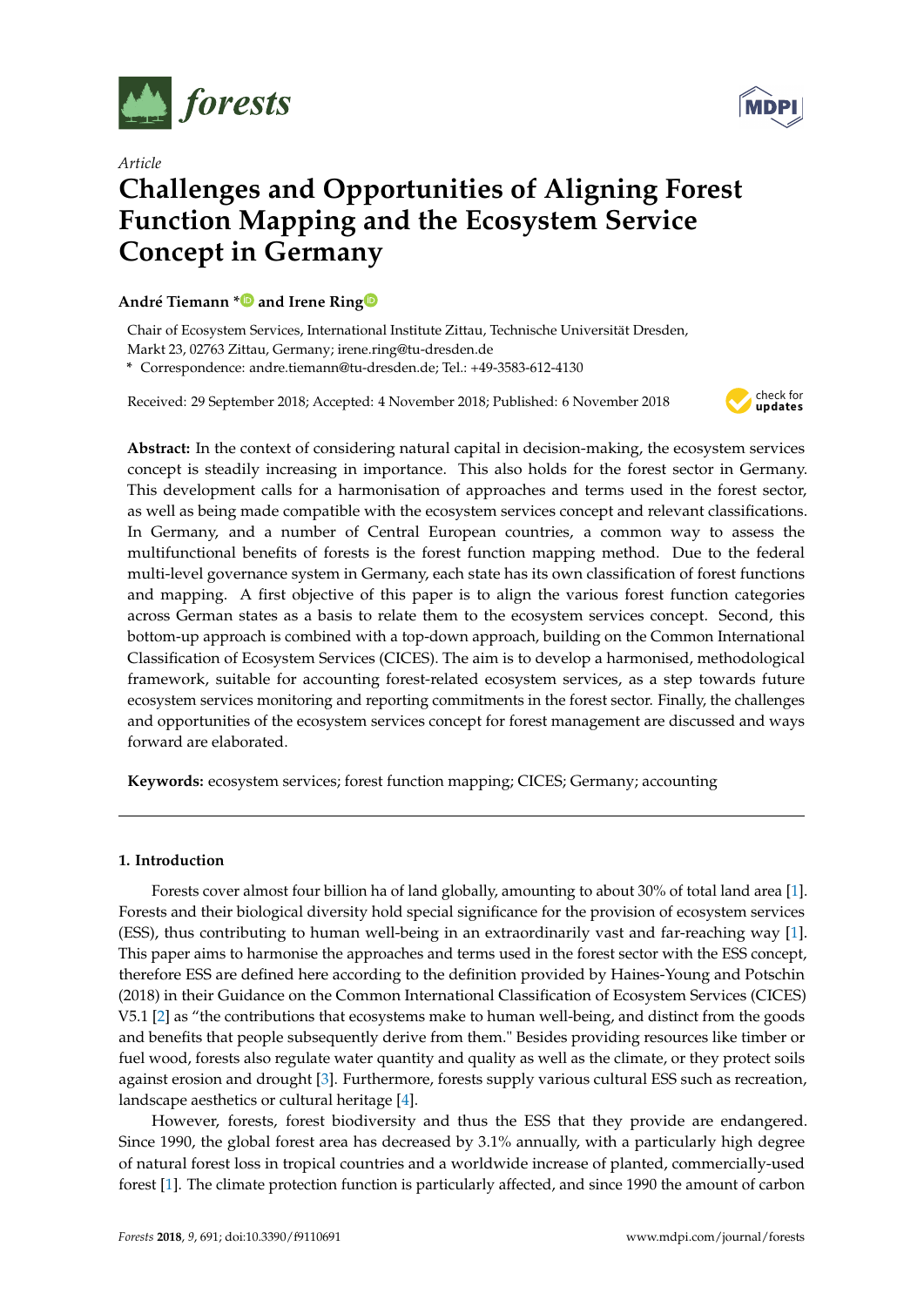stored in biomass has declined by 0.15% annually. With the exception of Europe, Northern and Central America and Oceania, this trend can be observed worldwide.

As a response, major strategies at the policy level have been adopted to conserve forests and improve the state of biodiversity, ecosystems and ESS in the medium and long terms. The EU Forest Strategy aims to maintain, enhance and restore forests' multifunctionality and the resilience of forest ESS [\[5\]](#page-16-2). Another prominent example at the EU level is the EU 2020 Biodiversity Strategy [\[6\]](#page-16-3). The maintenance and restoration of ecosystems and their services are addressed in target 2. These include the assessment of the economic value of such services, and promotion of their integration into accounting and reporting systems at the EU and national levels by 2020. The increased contribution of forests to maintain and enhance biodiversity is part of target 3 [\[6\]](#page-16-3). At the German national level, the German National Strategy on Biological Diversity defines specific fields of action such as forestry, climate change mitigation, the mitigation of ESS degradation, and strengthening cultural ESS [\[7\]](#page-16-4).

The knowledge about the ability of forests to provide multiple services dates back to the early 19th century. According to Riegert and Bader (2010) [\[8\]](#page-16-5), Zwierlein in 1806 [\[9\]](#page-16-6) and Jonnès in 1825 [\[10\]](#page-16-7) were two of the first forest scientists stressing the relevance of forest effects besides wood production. In 1953, Dieterich [\[11\]](#page-16-8) refined their work towards the contribution of forests to human well-being. Dieterich developed the concept of forest functions, defining forest functions as societally relevant services and the capacity of forests to provide these services (see Köppel et al., 2016 [\[12\]](#page-16-9)). Various forest functions have been distinguished and the forest function approach acted as a forerunner to the concept of multifunctional forest planning by integrating non-productive aspects as well as socio-cultural and environmental issues into decision-making [\[13\]](#page-16-10). According to Kindler (2016) [\[14\]](#page-16-11), forest functions are traditionally classified according to the use, protection and recreation function of forests. Accordingly, these functions somewhat mirror the Millennium Ecosystem Assessment (MA) [\[15\]](#page-16-12) and CICES classes of provisioning, regulating and cultural services. Nowadays, various interpretations of multifunctional forest management have found their way into Central European legal regulations, such as in Austria, Switzerland, the Czech Republic and Germany [\[16\]](#page-16-13). For example, the German Forest Act prescribes that in addition to the productive function, proper forest management has to ensure the maintenance of protection and recreation functions [\[17\]](#page-16-14).

With the ESS concept becoming more prominent, developments to expand the traditional forest accounting systems by including ESS could be noted [\[18](#page-16-15)[,19\]](#page-16-16). For instance, Elsasser et al. (2016) [\[20\]](#page-16-17) provide insights into Austrian, German and Swiss efforts towards valuing forest ESS, with the frequency of studies over the last 20 years following an increasing trend. However, regarding an economic perspective, the concept of forest functions suffers from certain weaknesses. According to Hanewinkel (2011) [\[21\]](#page-16-18) multifunctionality in forest management describes the provision of several forest functions at the same time and in the same area. The author states that forest functions are rarely quantified and spatial or temporal objectives are often not available; therefore, the operationalisation of individual forest functions is only possible in very few cases (e.g., use function).

Therefore, extending the multifunctional forest management system through the ESS approach could be one option to assess forest services [\[21\]](#page-16-18). Meyer and Schulz (2017) [\[22\]](#page-16-19) discuss the added value of ESS compared to existing forest planning approaches and highlight the opportunity of the ESS approach to prioritise forest benefits and analyse interactions and trade-offs between different benefits. They also highlight the flexibility of the ESS approach as a potential advantage in shaping forest governance.

A promising base for an implementation of the ESS perspective in the forest sector is the forest function mapping (FFM) approach as the tool for an integrative consideration of various forest functions in planning and operation [\[23](#page-16-20)[,24\]](#page-17-0). Since the use function of forests (timber provision) has always been accounted for in forest agencies [\[11\]](#page-16-8), the main objective of FFM is to assess and map all forest areas with a particular importance for protection and recreation [\[19\]](#page-16-16). This is one reason why FFM is widely used as a common planning tool in Germany and many Central European countries [\[16\]](#page-16-13).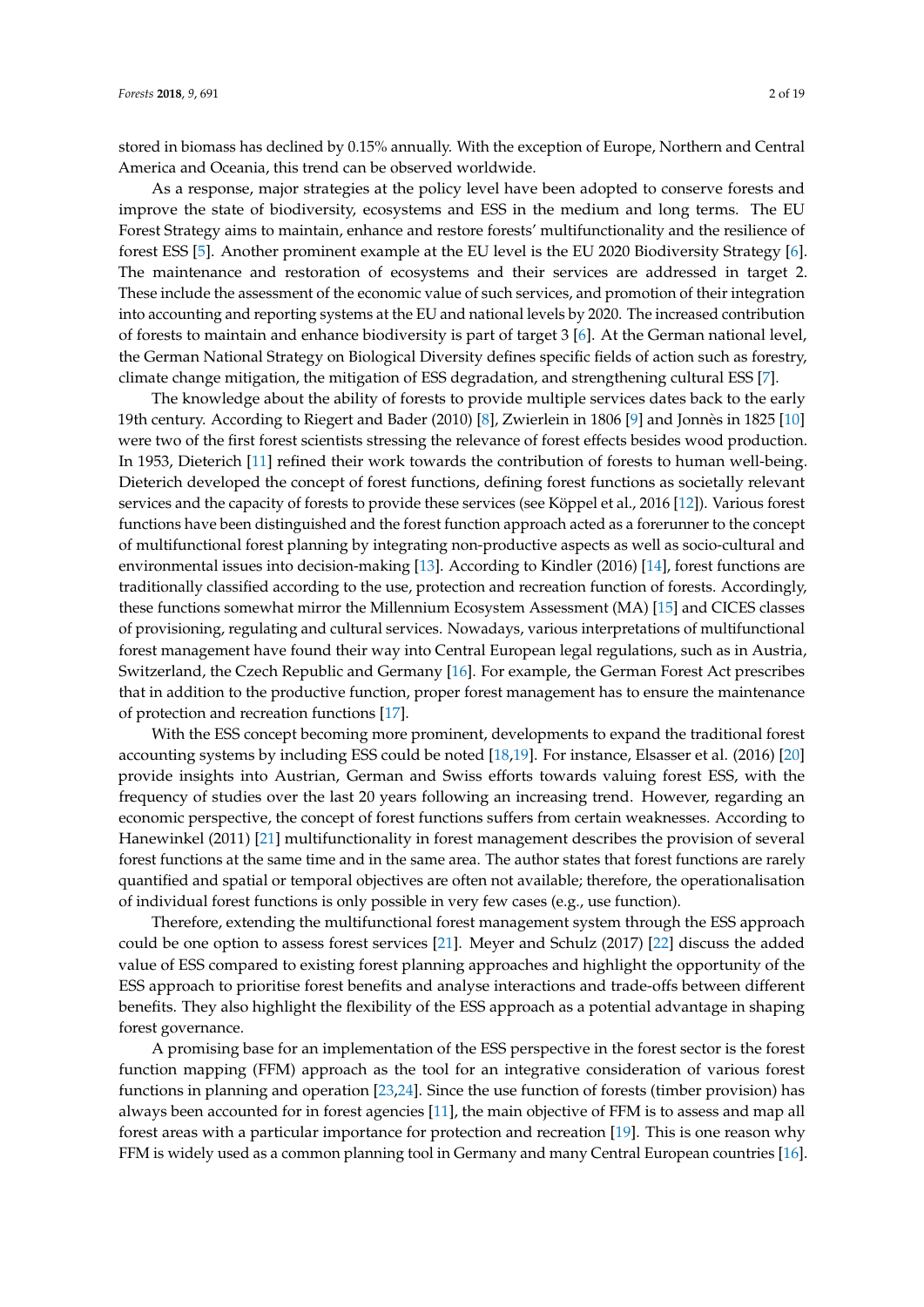Furthermore, there are similarities between FFM and the ESS concept, such as overlapping categories or the consideration of similar benefits [\[14,](#page-16-11)[22,](#page-16-19)[25,](#page-17-1)[26\]](#page-17-2).

The Common International Classification of Ecosystem Services (CICES) was developed to provide a classification of ecosystem goods and services that is consistent with already accepted typologies; for example, building on the MA [\[15\]](#page-16-12) and the TEEB initiative on the Economics of Ecosystem and Biodiversity [\[27\]](#page-17-3). At the same time, it was developed to be compatible with accounting methods, considered in the System of Environmental-Economic Accounting (SEEA) [\[28\]](#page-17-4). Furthermore, it was designed to link data on ecosystem structure, dynamics of ecosystems and information on economic performance [\[29\]](#page-17-5). CICES is structured hierarchically and comprises Sections, which correspond to the MA categories of provisioning, regulating and cultural services. These Sections are further divided into Divisions, Groups, and Classes. Within Classes, additional Types and Sub-types can be recognised which allow for an application to particular geographical regions [\[2\]](#page-15-1).

A comprehensive application of the CICES Framework for Finnish boreal forests can be found in Saastamoinen et al. (2014) [\[30\]](#page-17-6). The authors identified and classified nearly 50 ESS classes (e.g., forest biomass, mass stabilisation and control of erosion rates, aesthetic) with more than 100 Class types (e.g., solid wood fuel, water erosion mediation by forests, national parks). They consider CICES as a powerful tool to identify, investigate and classify ESS. Hansen and Malmaeus (2016) [\[31\]](#page-17-7) provide another valuable example for the application of CICES in forestry. They identified 22 forest ESS, developed indicators and provided economic values where available. They also pointed to the partial lack of adequate indicators, especially for regulating services.

For Germany, Köppel et al. (2016) [\[12\]](#page-16-9) adapted forest functions based on the federal FFM guideline [\[24\]](#page-17-0) to CICES ESS categories, and thus provided a first valuable basis for implementing the ESS concept in forest planning and operation. They underline opportunities such as the potential for improved interdisciplinary collaboration or improved communication for the relevance of ESS for society. However, they are also aware of risks, such as the need for additional human and financial resources to assess ESS. In addition, Köppel et al. (2016) [\[12\]](#page-16-9) emphasised the necessity of further research that takes into account the specificities of both the federal and various state guidelines in Germany, which has been taken as a starting point for aligning FFM and the ESS concept in the present paper.

Beyond Germany, the European State Forest Association (EUSTAFOR) represents State Forest Associations in 22 European countries and highlights the strong relevance of describing and assessing forest ESS in Europe, as well as the need for research on forest ecosystems as "a major source of highly valued goods and services" [\[32\]](#page-17-8). The association further highlights the importance of a common language, which can be achieved by the ESS approach. Simoncic et al. (2015) [\[33\]](#page-17-9) identified the consideration of diverse societal values as a challenge in forest planning for many years. The authors mention the spatial classification of forest areas as a possible solution to this problem. They introduce a conceptual framework to characterise forest priority areas, building—among others—on the German FFM approach as one of their most extensive references for international comparative purposes.

FFM provides highly differentiated information, whereby its widespread and long-term use as a common planning tool in Germany and Central Europe [\[16\]](#page-16-13) renders FFM a suitable basis for comprehensively integrating ESS into forest operation and planning.

Therefore, the primary purpose of this paper is to provide a classification of ESS, which may support European state forest agencies with a multifunctional forest management system in implementing an ESS perspective in forest planning and management. This work could also serve as a basis for future forest ecosystem accounting studies and reporting commitments in the forest sector. Since FFM is well-established in Central European forest authorities and the German FFM guidelines have already proved to provide a valuable basis for international comparative purposes [\[33\]](#page-17-9), we use the German FFM approach as a starting point. Therefore, one core element of this research is the harmonisation of German FFM state guidelines and the federal guideline with each other. Another core element of this research is the presentation of a customised CICES Framework—using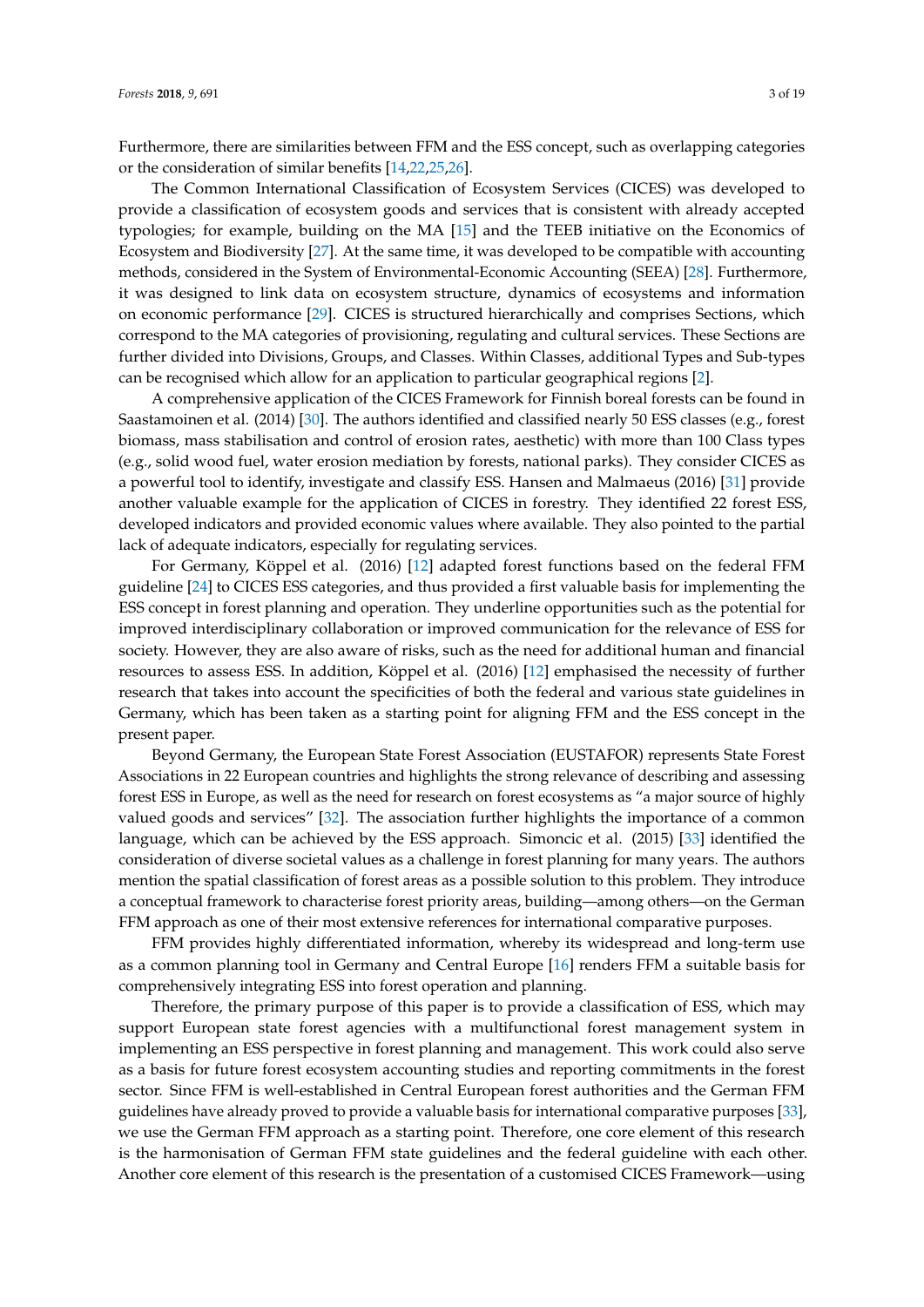the latest, updated version of the CICES V5.1 Framework [\[34\]](#page-17-10)—that represents the FFM content in a comprehensive and precise manner.

The paper is structured as follows: Section [2](#page-3-0) outlines our methodological approach to harmonise German FFM and the CICES Framework while Section [3](#page-5-0) presents the results in the form of the customised CICES Framework. Finally, the opportunities and challenges of aligning the concepts of ESS and FFM are discussed in Section [4](#page-12-0) before concluding in Section [5.](#page-15-2)

## <span id="page-3-0"></span>**2. Materials and Methods**

#### *2.1. Combining a Bottom-Up and a Top-Down Approach*

In this section, a methodological approach is introduced, which aligns terminologies used in the FFM guidelines with the ESS concept. Special emphasis is placed on refining the already existing concept of FFM. Due to its international applicability (see Simoncic et al., 2015 [\[33\]](#page-17-9)) the German FFM was chosen as an example. With few exceptions, provisioning services were not taken into account as the use functions of forests (e.g., timber) have always been accounted for in forest agencies [\[11\]](#page-16-8) and the main objective of FFM is to assess and map all forest areas with a particular importance for protection and recreation [\[19\]](#page-16-16).

The methodological approach to align FFM and the ESS concept comprises combining a bottom-up with a top-down approach to reconcile concepts of two different governmental levels. The FFM approach is a national concept, designed at a decentralised level (bottom-up). Due to the federal, multi-level structure of the government system in Germany (see below), the majority of German state forest agencies have formulated their own FFM guidelines, to best represent their individual needs. In contrast, CICES—as an internationally applicable concept—is designed at a centralised level (top-down). In this research, the interface between these two levels is called the intermediate level, where the common denominator (FFM-CICES Synthesis) serves as a translator between the common international classification at a centralised level and the more specific, national concept at decentralised governmental levels (see Figure [1\)](#page-3-1).

<span id="page-3-1"></span>



**Figure 1.** Combining a bottom-up approach with a top-down approach to harmonise forest function mapping (FFM) in federal systems and the Common International Classification of Ecosystem Services (CICES). Source: own representation.

Due to the federal, multi-level structure of the government system, Germany comprises 16 states (Länder), 13 so-called area states (Flächenländer) and the three city states (Stadtstaaten) of Berlin, Hamburg and Bremen. As the three city states do not apply FFM, we will focus on the area states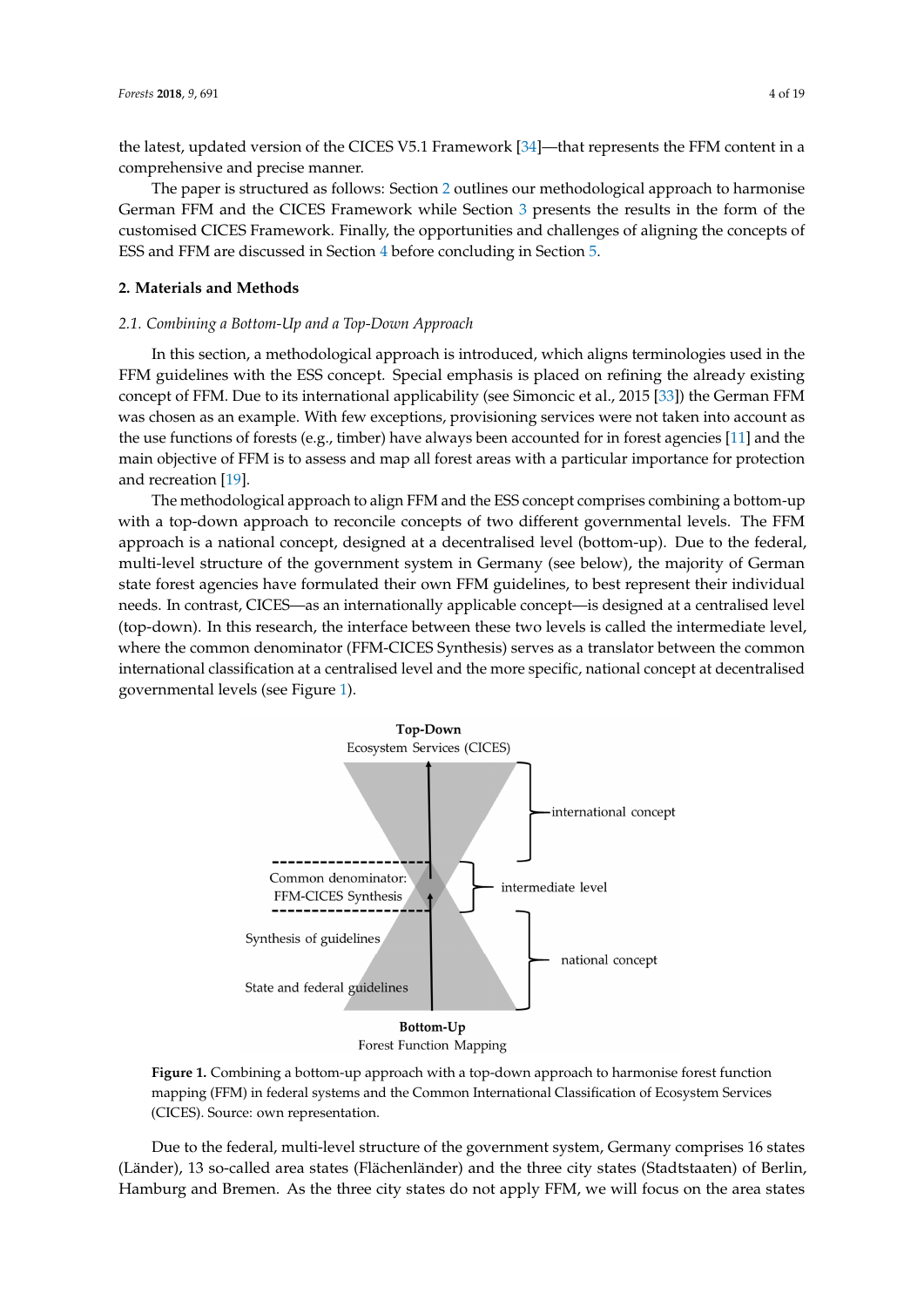that each have an independent state forest agency [\[35\]](#page-17-11). Therefore, a large number of individual state guidelines exist for the classification and practical implementation of FFM. At the national level, there is a federal guideline aiming to provide a central, harmonised methodology and framework guideline for all states [\[24\]](#page-17-0). In the following the federal guideline and six FFM state guidelines are reviewed to develop a harmonised terminology in view of the ESS concept. As the four states of North Rhine-Westphalia, Baden-Württemberg, Hesse and Bavaria have already largely adopted the federal guideline [\[24\]](#page-17-0), the accessible individual state guidelines for the states of Mecklenburg Western Pomerania [\[36\]](#page-17-12), Lower Saxony [\[37\]](#page-17-13), Brandenburg [\[38\]](#page-17-14), Saxony [\[39\]](#page-17-15), Thuringia [\[40\]](#page-17-16) and Rhineland Palatinate [\[41\]](#page-17-17) are reviewed. Instead of using an individual FFM guideline, the State Forest Agency of Schleswig-Holstein rather applies an extensive GIS system with over 100 layers (e.g., nature forest, NATURA 2000 Sites, forests of relevance for gene resources, etc.). In the state of Saarland, instead of an individual FFM guideline, all legally designated protected areas are defined as a part of forest planning. In addition, a forest biotope mapping is carried out for the entire forest area.

Despite fundamental commonalities between the state and federal guidelines in characterising and mapping forest functions, there are also significant differences in their practical application. These differences —particularly related to the terminology used, the way of considering forest functions at the management level and the level of topicality—affect the comparability and clarity at the national level [\[25\]](#page-17-1).

## *2.2. Harmonising FFM Guidelines*

Figure [1](#page-3-1) visualises how information from the FFM methodology was brought into an ESS perspective by using a common denominator. The first step was online research for accessing available FFM guidelines. Building on this, the description of each FFM category (state and federal) was reviewed in a content analysis process, identifying terms used to define and describe related functional aspects, that were recorded in a cross table (Table [1\)](#page-4-0). This structure allowed the synthesis of state guidelines among themselves as well as the federal guideline. The FFM Synthesis contains the overall information of the state guidelines as well as the federal guideline to become a basis for further processing. In this process, duplicates due to coincident functional aspects were eliminated, functional aspects with a similar meaning but a different terminology were synthesised into a generalised term that preserves the overall information, and content that does not exist in certain guidelines was considered in the FFM Synthesis. Accordingly, the procedure adopted follows an inductive approach of developing categories from an existing database [\[42\]](#page-17-18). Table [1](#page-4-0) is an exemplary representation of this process.

| <b>FFM Category</b>                | Terms Used to Define and Describe Functional Aspects in FFM Guidelines | <b>FFM Synthesis</b>                               |                                           |                                                    |                         |                                                      |
|------------------------------------|------------------------------------------------------------------------|----------------------------------------------------|-------------------------------------------|----------------------------------------------------|-------------------------|------------------------------------------------------|
|                                    | Federal                                                                | <b>Brandenburg</b><br>Saxony                       |                                           | Thuringia                                          | State <sub>n</sub>      |                                                      |
| <b>Water Protecting</b><br>Forest  | Keeping<br>surface water<br>pure                                       | √                                                  |                                           |                                                    | $\cdots$                | Keeping surface<br>water pure                        |
|                                    | Keeping<br>groundwater<br>pure                                         | √                                                  |                                           |                                                    | $\cdot$ $\cdot$ $\cdot$ | Keeping<br>groundwater pure                          |
| $\cdots$                           | $\cdots$                                                               | .                                                  | $\cdots$                                  | .                                                  | $\cdots$                | $\cdots$                                             |
|                                    | ø                                                                      | Protecting<br>streets against<br>landslides        | Protecting<br>streets against<br>rockfall | Protecting<br>streets against<br>rockfall          | $\cdots$                | Protecting streets<br>against solid mass<br>movement |
| <b>Street Protecting</b><br>Forest | ø                                                                      | Protecting<br>streets against<br>windblown<br>snow | ø                                         | Protecting<br>streets against<br>windblown<br>snow | $\cdots$                | Protecting streets<br>against<br>windblown snow      |
| $\cdots$                           | $\cdots$                                                               | $\cdots$                                           | $\cdots$                                  | $\cdots$                                           | $\cdots$                | $\cdots$                                             |

<span id="page-4-0"></span>**Table 1.** Synthesis of state and federal forest function mapping (FFM) guidelines. Source: own representation.  $\sqrt{S}$ ame terms used; ø Terms not present.

The FFM category *Water Protecting Forest* serves as an example for eliminating duplicates in the cross table. In the state guidelines, as well as in the federal guideline, the functional aspects *Keeping*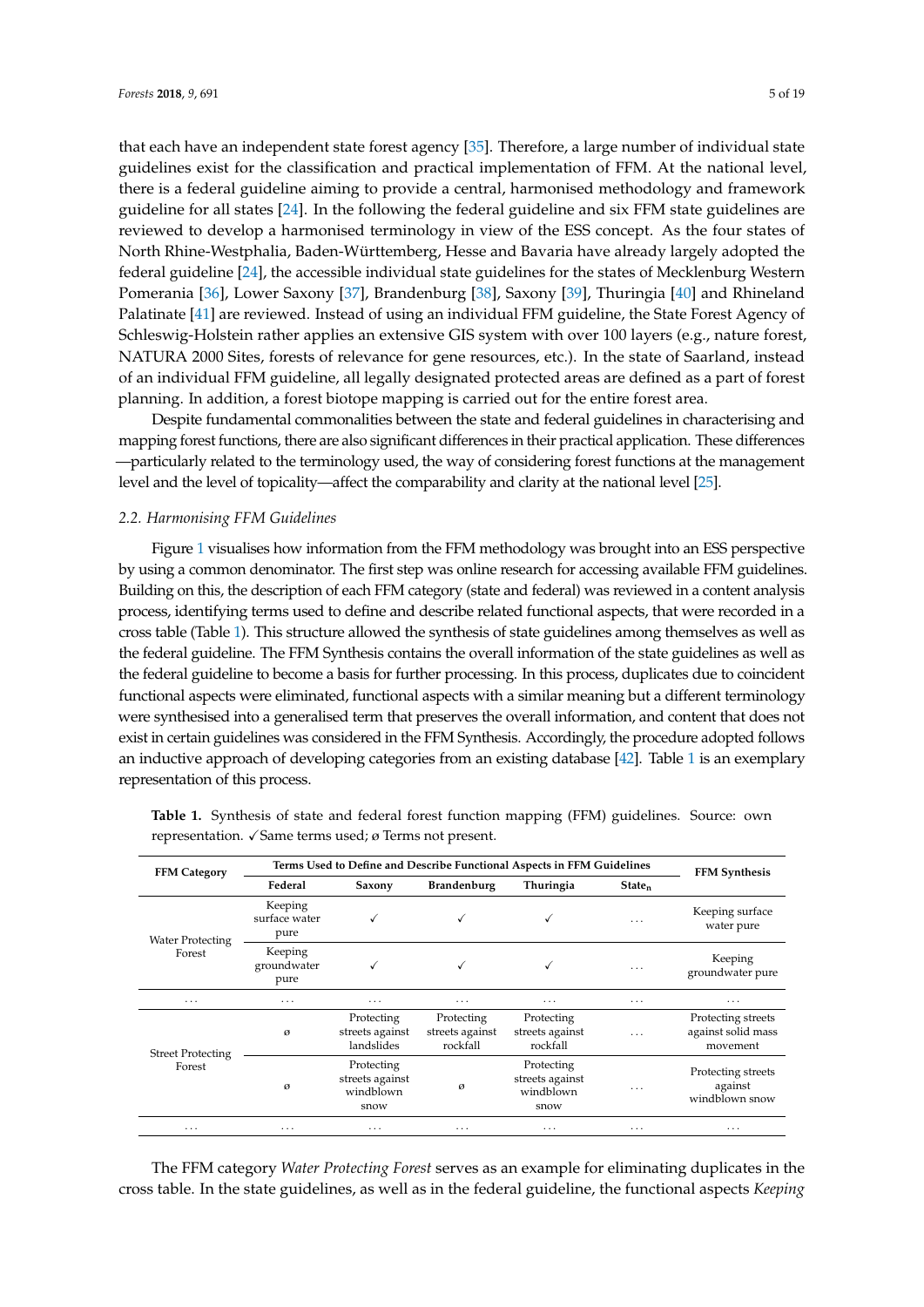*surface water pure* and *Keeping groundwater pure* are addressed. Therefore, each of these terms was arranged in a separate table row without any changes. In certain state guidelines, functional aspects are varying regarding details in the description. For example, relating to the FFM category *Street Protecting Forest*, the guideline of Brandenburg is emphasising the protection against landslides [\[38\]](#page-17-14), while in Saxony and Thuringia rockfall is also addressed [\[39,](#page-17-15)[40\]](#page-17-16). Therefore, this information is synthesised into the generalised term *Protecting streets against solid mass movement* to preserve the overall information. Regarding the functional aspect *Protecting streets against windblown snow,* this term is missing in certain guidelines and the cross tables' structure contributes to the completion of this functional aspect.

#### *2.3. Finding the Common Denominator*

Formulating a common denominator as the synthesis between the FFM approach and the ESS concept occurred at the intermediate level (see Figure [1\)](#page-3-1). Table [2](#page-5-1) visualises the synthesis process.

<span id="page-5-1"></span>**Table 2.** Deriving a synthesis between FFM Synthesis and CICES at Class level. Source: own representation. Grey-shaded cells contain a synthesis between CICES Class and German FFM terminology, due to a complementary and more differentiated level of information in either FFM or CICES.

| <b>FFM Category</b>     | <b>FFM Synthesis</b> | FFM-CICES Synthesis at<br>the Class level | <b>CICES Class</b>                                        | <b>CICES</b> Section   |
|-------------------------|----------------------|-------------------------------------------|-----------------------------------------------------------|------------------------|
|                         |                      | Surface water for drinking                | Surface water for drinking                                |                        |
|                         | Securing surface     | Surface water used as a                   | Surface water used as a                                   | Provisioning (abiotic) |
|                         | water resources      | material (non-drinking                    | material (non-drinking                                    |                        |
|                         |                      | purpose)                                  | purpose)                                                  |                        |
| <b>Water Protecting</b> |                      | Regulation of the chemical                |                                                           | Regulation &           |
| Forest                  | Keeping              | condition of freshwaters by               |                                                           |                        |
|                         | groundwater pure     | living processes                          | Regulation of the chemical<br>condition of freshwaters by |                        |
|                         |                      | (groundwater)                             |                                                           |                        |
|                         |                      | Regulation of the chemical                | living processes                                          | Maintenance (biotic)   |
|                         | Keeping surface      | condition of freshwaters by               |                                                           |                        |
|                         | water pure           | living processes (surface                 |                                                           |                        |
|                         |                      | water)                                    |                                                           |                        |

A first step was to compare the content of the FFM Synthesis and the CICES Classes to identify similar content, such as *Securing surface water resources* and *Surface water for drinking*, respectively *Surface water used as a material (non-drinking purpose)*. Subsequently, similar content was assigned to each other in a cross table. In a second step, matching content was analysed for deviations at a more detailed level of information. In the column FFM-CICES Synthesis at the Class level, the first two rows in Table [2](#page-5-1) show a distinction between surface water for drinking and non-drinking purposes at the CICES Class level, which cannot be found at the FFM Synthesis level. Therefore, the more detailed content from the CICES Class was considered in the FFM-CICES Synthesis. The last two rows in the column FFM-CICES Synthesis at the Class level of Table [2](#page-5-1) show a distinction between the origin of water (groundwater, surface water) in the FFM Synthesis, which cannot be found at the CICES Class level. In this case, the more detailed information considered in the FFM-CICES Synthesis stems from the FFM Synthesis.

## <span id="page-5-0"></span>**3. Results**

#### *3.1. A Customised CICES Framework*

A major outcome of this work is a CICES Framework customised for practical application in state forest agencies to identify ESS at the relevant spatial level, based on existing data from FFM. In the framework presented in the following sub-sections and Tables [3–](#page-7-0)[5,](#page-10-0) all functional aspects of the FFM approach are reproduced in a comprehensive and precise manner and translated into ESS. Tables [3–](#page-7-0)[5](#page-10-0) directly build on the CICES Framework, including all ESS from CICES relevant for the forest sector. Information at the Section, Division and Group levels as well as Code numbers are identical with CICES wording. At the Class level, any plain text in cells on white background represents original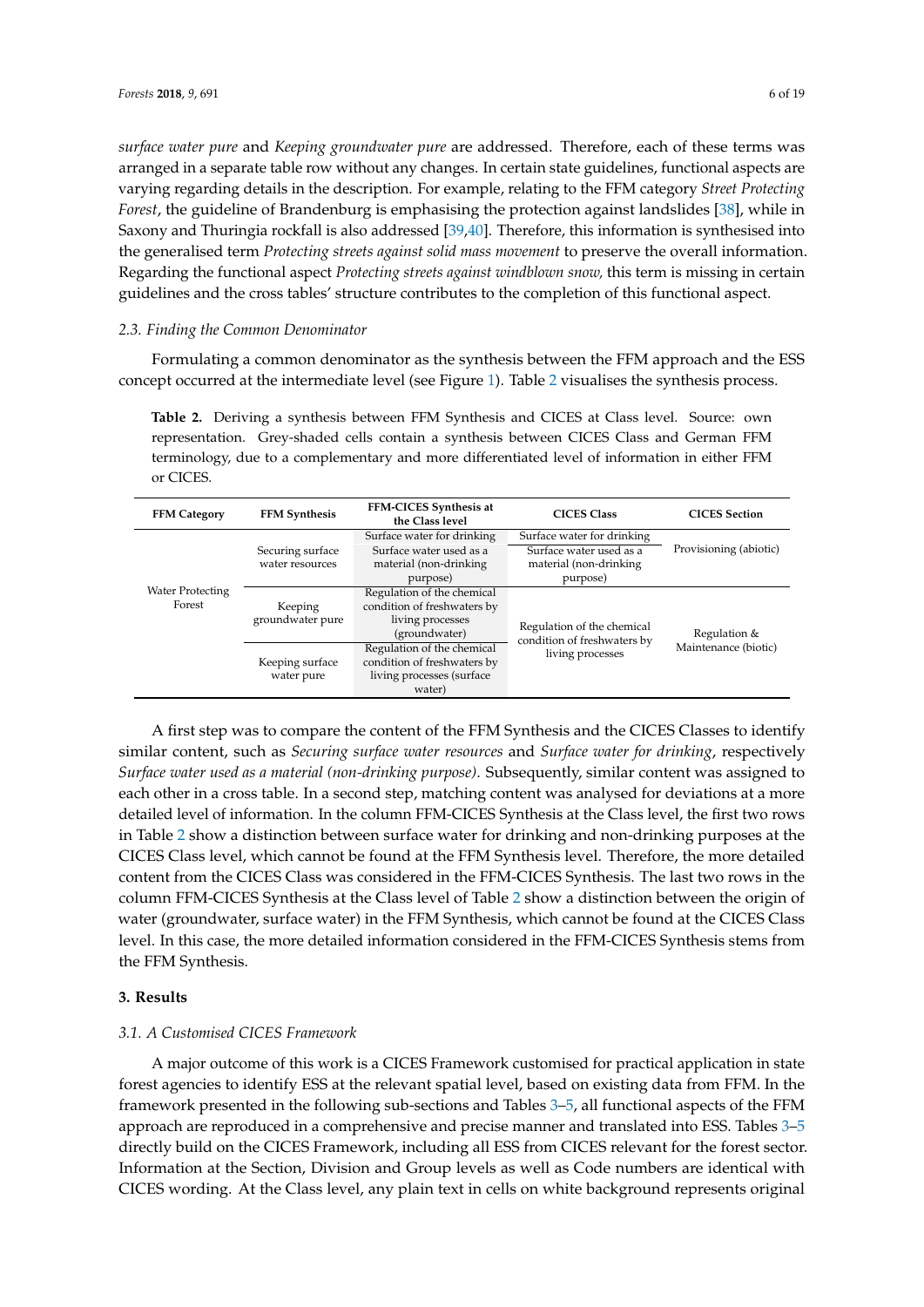CICES wording. Grey-shaded cells at the Class level contain a synthesis between CICES and German FFM terminologies, due to complementary and more differentiated information relevant for forestry in Germany. If existing CICES Classes have been sub-divided due to FFM detail necessary, the CICES Code numbers have been expanded by letters (a, b, c). Furthermore, customised descriptions and examples were added to ease the identification of forest-related ESS by end users, while staying as close as possible to the original CICES Framework [\[34\]](#page-17-10) as well as the reviewed FFM guidelines. Underlined text is inspired by Turkelboom et al. (2013) [\[43\]](#page-18-0) and Saastamoinen et al. (2014) [\[30\]](#page-17-6).

## *3.2. Provisioning Services*

Table [3](#page-7-0) shows the customised CICES Framework for provisioning services, identified in the FFM guidelines. Due to the importance of forests for providing water resources, water provisioning services are considered as the only abiotic CICES Section in this publication. The biotic services contain the provision of (woody) biomass for different purposes and the provision of genetic material. The abiotic services contain the provision of water.

The biomass Division is sub-divided into two CICES Groups, whereby the first includes cultivated, terrestrial plants and the second covers wild plants. The provision of cultivated plants at the CICES Class level describes their utilisation for direct use or processing (excluding genetic materials), while the provision of wild plants is related to their use as a source of energy. This distinction is based on the assumption that timber is provided predominantly by industrial forests, rather than natural forests. The provision of wood for energetic purposes has been assigned to the CICES Class of *Wild plants (terrestrial and aquatic, including fungi, algae) used as a source of energy* since cultivated plants in terms of an energetic purpose are described as plantations by CICES [\[34\]](#page-17-10). However, according to Germany's Federal Forest Act [\[17\]](#page-16-14) § 2, plantations with a life cycle of less than 20 years are not forests within the meaning of the law.

The CICES Division *Genetic material from all biota (including seed, spore or gamete production)* contains only one CICES Group, namely *Genetic material from plants, algae or fungi*, and is sub-divided in two CICES Classes. Here, a distinction into forest reproductive material that was grown from harvested seeds or spores and material derived from higher and lower plants (e.g., seedlings) was implemented.

The CICES Division of water is part of the CICES Section of abiotic provisioning services and is subdivided into two CICES Groups, which enable a distinction into water used for nutrition, materials or energy from surface water sources and from groundwater sources. These two Groups are sub-divided into two further Classes, respectively, which allow an allocation to drinking water and non-drinking water.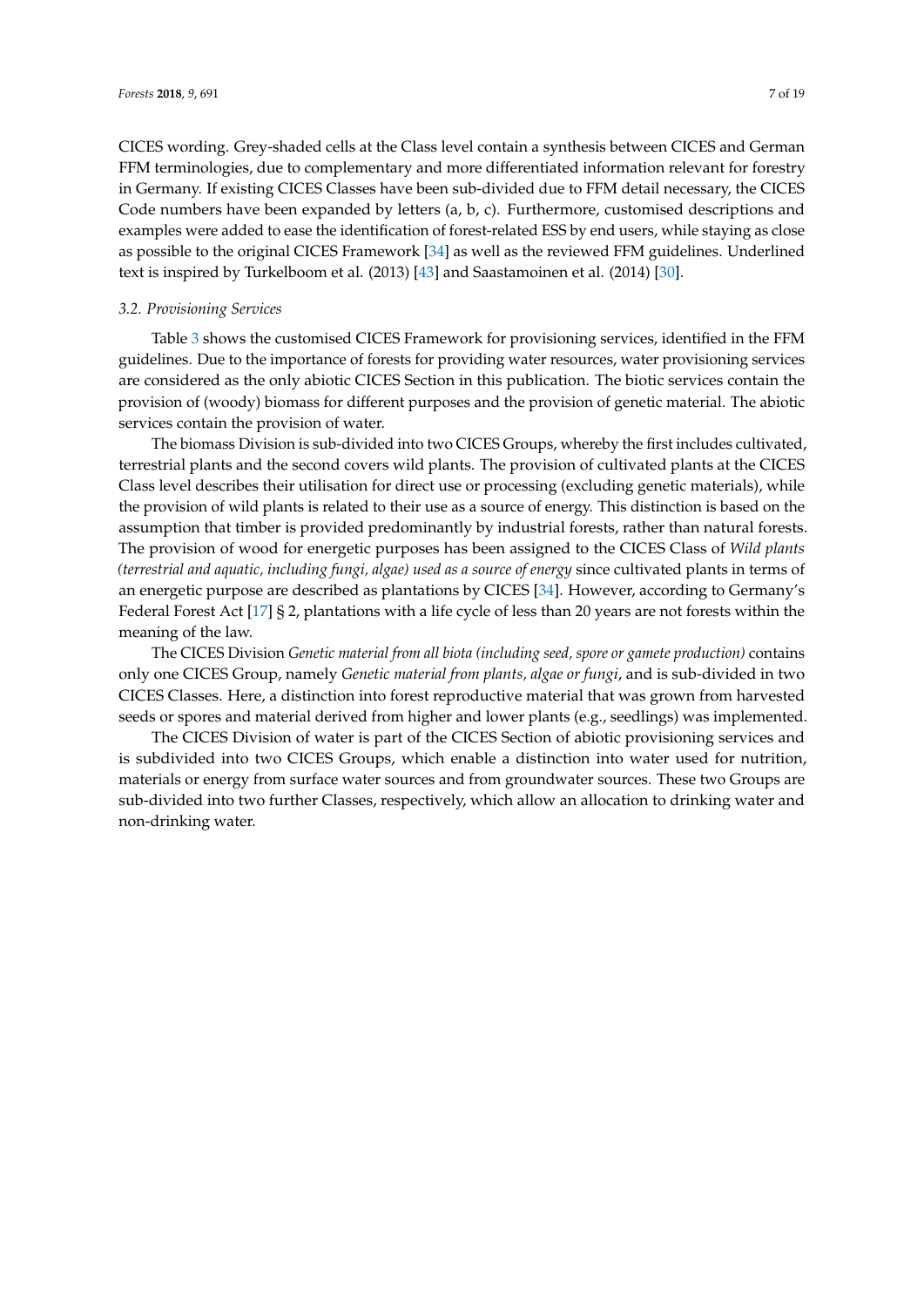<span id="page-7-0"></span>

| Section                   | Division                                                                              | Group                                                                             | Class                                                                                                                                            | Code                                                                                | <b>Customised Description</b>                                                                        | <b>Customised Example</b>                                                                                                                                       |                                                                                                                                                      |
|---------------------------|---------------------------------------------------------------------------------------|-----------------------------------------------------------------------------------|--------------------------------------------------------------------------------------------------------------------------------------------------|-------------------------------------------------------------------------------------|------------------------------------------------------------------------------------------------------|-----------------------------------------------------------------------------------------------------------------------------------------------------------------|------------------------------------------------------------------------------------------------------------------------------------------------------|
| Provisioning<br>(biotic)  | <b>Biomass</b>                                                                        | Cultivated terrestrial<br>plants for nutrition,<br>materials or energy            | Fibres and other materials from<br>cultivated plants, fungi, algae and<br>bacteria for direct use or processing<br>(excluding genetic materials) | 1.1.1.2                                                                             | Wood-based resource production potential in a<br>particularly high degree                            | Provision of renewable, climate-friendly<br>resources (e.g., construction-, furniture-, paper,<br>chemical producing industry )                                 |                                                                                                                                                      |
|                           |                                                                                       | Wild plants<br>(terrestrial and<br>aquatic) for nutrition,<br>materials or energy | Wild plants (terrestrial and aquatic,<br>including fungi, algae) used as a<br>source of energy                                                   | 1.1.5.3                                                                             | Wood-based energy resource production potential<br>in a particularly high degree                     | Provision of renewable, climate-friendly energy<br>resources (e.g., fuel wood,<br>cutting residuals, process-by-products <sup>(2)</sup> , )                     |                                                                                                                                                      |
|                           | Genetic material from<br>all biota (including<br>seed, spore or gamete<br>production) | Genetic material from<br>plants, algae or fungi                                   | Seeds, spores and other plant<br>materials collected for maintaining<br>or establishing a population                                             | 1.2.1.1                                                                             | Extraction of tree seeds for the production of<br>forest reproductive material                       | Provision of properly identified forest<br>reproductive material; maintaining and<br>improving forests genetic diversity and functional<br>performance (seeds)  |                                                                                                                                                      |
|                           |                                                                                       |                                                                                   | Higher and lower plants (whole<br>organisms) used to breed new<br>strains or varieties                                                           | 1.2.1.2                                                                             | Extraction of trees for the production of forest<br>productive material                              | Provision of properly identified forest<br>reproductive material; maintaining and<br>improving forests genetic diversity and functional<br>performance (plants) |                                                                                                                                                      |
| Provisioning<br>(abiotic) | Water                                                                                 | Surface water used                                                                | Surface water for drinking                                                                                                                       | 4.2.1.1                                                                             | Quantity of drinking water from<br>rivers, lakes, reservoirs, collected precipitation <sup>(1)</sup> | Drinking water for domestic use                                                                                                                                 |                                                                                                                                                      |
|                           |                                                                                       |                                                                                   | for nutrition,<br>materials or energy                                                                                                            | Surface water used as a material<br>(non-drinking purposes)                         | 4.2.1.2                                                                                              | Quantity of non-drinking water from<br>rivers, lakes, reservoirs, collected precipitation <sup>(1)</sup>                                                        | Water for non-domestic use<br>(e.g., animal consumption $(1)$ ,<br>irrigation, industrial production $(2)$ , fire-fighting<br>$reservoir, \ldots)$   |
|                           |                                                                                       | Groundwater used                                                                  | Groundwater (and subsurface water)<br>for drinking                                                                                               | 4.2.2.1                                                                             | Quantity of drinking water from<br>springs, (non-fossil) aquifers <sup>(1)</sup>                     | Drinking water for domestic use                                                                                                                                 |                                                                                                                                                      |
|                           |                                                                                       |                                                                                   | for nutrition,<br>materials or energy                                                                                                            | Groundwater (and subsurface water)<br>used as a material (non-drinking<br>purposes) | 4.2.2.2                                                                                              | Quantity of non-drinking water from<br>springs, (non-fossil) aquifers $(1)$                                                                                     | Water for non-domestic use<br>(e.g., animal consumption $(1)$ ,<br>irrigation, industrial production <sup>(2)</sup> , fire-fighting<br>reservoirs, ) |

Table 3. Customised CICES Framework for provisioning services (biotic and abiotic). Source: own representation. Underlined text is inspired by <sup>(1)</sup> [\[43\]](#page-18-1) and <sup>(2)</sup> [\[30\]](#page-17-19).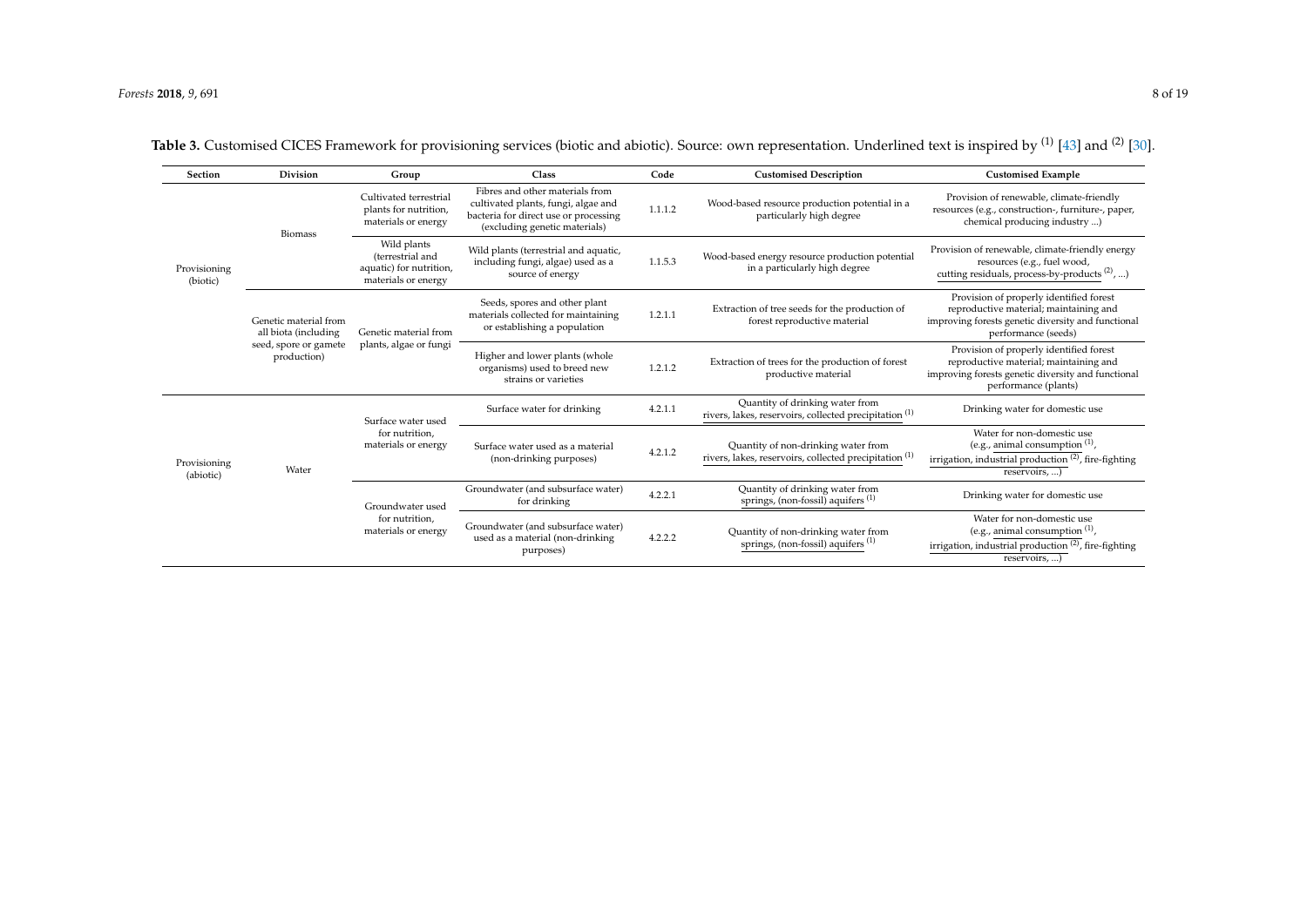<span id="page-8-0"></span>

| Section                                 | <b>Division</b>                                                         |                                                                                              | Class                                                                                                                 | Code        | <b>Customised Description</b>                                                                                                                                                                                                                                                   | <b>Customised Example</b>                                                                                                                                                                  |
|-----------------------------------------|-------------------------------------------------------------------------|----------------------------------------------------------------------------------------------|-----------------------------------------------------------------------------------------------------------------------|-------------|---------------------------------------------------------------------------------------------------------------------------------------------------------------------------------------------------------------------------------------------------------------------------------|--------------------------------------------------------------------------------------------------------------------------------------------------------------------------------------------|
|                                         |                                                                         | Group                                                                                        | Filtration/sequestration/storage/                                                                                     |             | Capturing/filtering (fine) dust, chemicals and smells <sup>(1)</sup>                                                                                                                                                                                                            |                                                                                                                                                                                            |
|                                         | Transformation of<br>biochemical or<br>physical inputs to<br>ecosystems | Mediation of wastes or<br>toxic substances of<br>anthropogenic origin by<br>living processes | accumulation by micro-organisms, algae,<br>plants, and animals at local scale                                         | $2.1.1.1-a$ | by trees between a known emitter and an area to be<br>protected                                                                                                                                                                                                                 |                                                                                                                                                                                            |
|                                         |                                                                         |                                                                                              | Filtration/sequestration/storage/<br>accumulation by micro-organisms, algae,<br>plants, and animals at regional scale | $2.1.1.1-b$ | Capturing/filtering (fine) dust, chemicals and smells <sup>(1)</sup><br>by trees in a polluted area, where a certain emitter is<br>unknown                                                                                                                                      | Improved life quality for humans                                                                                                                                                           |
|                                         |                                                                         | Mediation of nuisances of<br>anthropogenic origin                                            | Noise attenuation                                                                                                     | 2.1.2.2     | Buffering of noise by forests                                                                                                                                                                                                                                                   |                                                                                                                                                                                            |
|                                         |                                                                         |                                                                                              | Visual screening                                                                                                      | 2.1.2.3     | Hiding unwelcome visual impacts by forests                                                                                                                                                                                                                                      |                                                                                                                                                                                            |
|                                         |                                                                         | Regulation of baseline<br>flows and extreme events                                           | Control of water-induced erosion rates                                                                                | $2.2.1.1-a$ | The capacity of vegetation to prevent or reduce leaching<br>of sediments (e.g., nutrients, toxic substances, ) into<br>surface water; Water capacity increase of soils by roots;<br>Reduction of precipitation quantity and -intensity<br>reaching the ground by forest biomass | Reduction of damage (and associated costs) of<br>sediment input to water courses; Protection<br>against erosion damages caused by water<br>(e.g., washing out, running-off soil and humus) |
|                                         |                                                                         |                                                                                              | Control of wind-induced erosion rates                                                                                 | $2.2.1.1-b$ | Wind speed reduction by trees, shrubs and ground cover<br>vegetation; Soil anchoring by roots                                                                                                                                                                                   | Protection against erosion damages caused by<br>wind (e.g., blowing off soil and humus)                                                                                                    |
| Regulation &<br>Maintenance<br>(Biotic) | Regulation of<br>physical, chemical,<br>biological conditions           |                                                                                              | Buffering and attenuation of mass<br>movement                                                                         | 2.2.1.2     | Avalanche volume reduction by forests; Soil anchoring<br>by roots                                                                                                                                                                                                               | Protection against erosion damages caused by<br>solid mass movement such as rock-, soil-, snow<br>(e.g., settlements, roads and other facilities, )                                        |
|                                         |                                                                         |                                                                                              | Hydrological cycle and water flow<br>regulation (Incl. flood control, and<br>coastal protection)                      | 2.2.1.3     | Water balance regulation, water retention, water flow<br>control by forests                                                                                                                                                                                                     | Protection against damages caused by floods<br>(e.g., humans, facilities, nature, )                                                                                                        |
|                                         |                                                                         |                                                                                              | Wind protection                                                                                                       | 2.2.1.4     | Wind speed reduction by trees, shrubs and ground cover<br>vegetation; Volume reduction of matter blown in<br>(e.g., snow, fog)                                                                                                                                                  | Protection against wind/storm; matter blown in<br>by wind (e.g., snow, fog); Protection of storm<br>threatened forest stands, settlements, roads and<br>vehicle drivers                    |
|                                         |                                                                         |                                                                                              | Fire protection                                                                                                       | 2.2.1.5     | Wild fire risk reduction by flame retardant tree- and<br>shrub species, shaded soil, special dead- and dry tree<br>management in wild fire protection areas or stripes                                                                                                          | Protection against fire damages (e.g., humans,<br>facilities, nature, )                                                                                                                    |
|                                         |                                                                         | Lifecycle maintenance,<br>habitat and gene pool<br>protection                                | Maintaining nursery populations and<br>habitats (Including gene pool protection)                                      | 2.2.2.3     | Forest that serves as habitats for (endangered) species;<br>Structurally rich forest stands, with a high variety of<br>animal- and plant species                                                                                                                                | Providing habitats for (endangered) species<br>(e.g., Deadwood); Increased resistance of species<br>against diseases in diverse forests                                                    |
|                                         |                                                                         | Regulation of soil quality                                                                   | Decomposition and fixing processes and<br>their effect on soil quality                                                | 2.2.4.2     | Humification and nutrient input into soils, especially by<br>forests with (a certain amount of) deciduous tree species                                                                                                                                                          | Maintaining soil characteristics necessary for<br>human use                                                                                                                                |
|                                         |                                                                         | Water conditions                                                                             | Regulation of the chemical condition of<br>freshwaters by living processes<br>(groundwater)                           | $2.2.5.1-a$ | Filtration of hazardous substances<br>from water (rhizofiltration) <sup>(2)</sup> seeping to lower soil<br>layers and into the groundwater (also holds for mineral<br>springs)                                                                                                  | Maintaining chemical condition of fresh waters<br>(groundwater) to enable human use or health                                                                                              |
|                                         |                                                                         |                                                                                              | Regulation of the chemical condition of<br>freshwaters by living processes<br>(surface water)                         | $2.2.5.1-b$ | Filtration of hazardous substances<br>from water (rhizofiltration) $(2)$ streaming into surface<br>water                                                                                                                                                                        | Maintaining chemical condition of fresh waters<br>(surface water) to enable human use or health                                                                                            |

**Table 4.** Customised CICES Framework for regulating services (biotic). Source: own representation. Grey-shaded cells contain a synthesis between CICES and German FFM terminology, due to a complementary and more differentiated level of information. Underlined text is inspired by <sup>(1)</sup> [\[43\]](#page-18-1) and <sup>(2)</sup> [\[30\]](#page-17-19).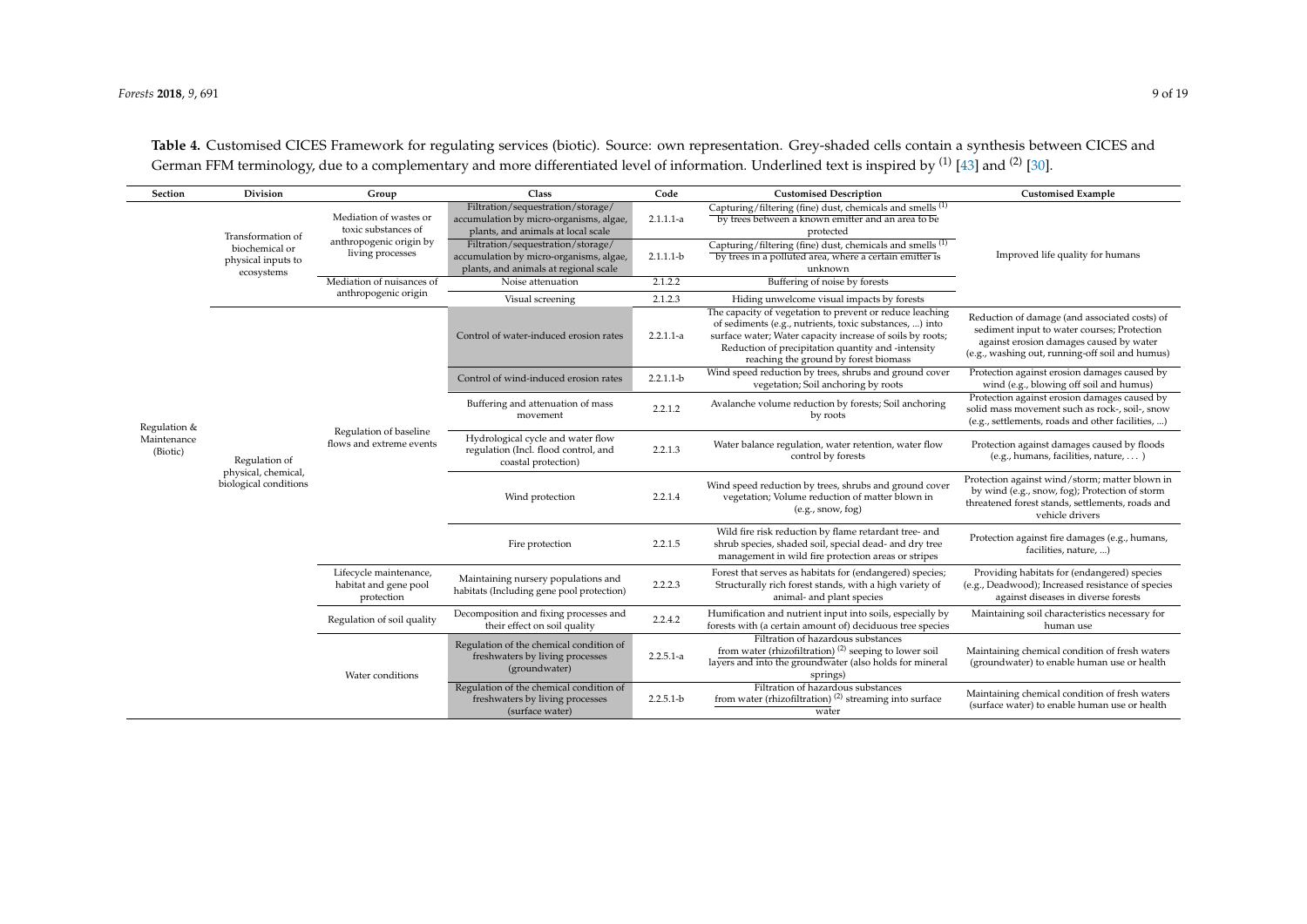## **Table 4.** *Cont.*

| Section                                 | <b>Division</b>                                               | Group                                     | Class                                                                                                            | Code        | <b>Customised Description</b>                                                      | <b>Customised Example</b>                                                                                                                                                                                                           |
|-----------------------------------------|---------------------------------------------------------------|-------------------------------------------|------------------------------------------------------------------------------------------------------------------|-------------|------------------------------------------------------------------------------------|-------------------------------------------------------------------------------------------------------------------------------------------------------------------------------------------------------------------------------------|
| Regulation &<br>Maintenance<br>(Biotic) | Regulation of<br>physical, chemical,<br>biological conditions | Atmospheric composition<br>and conditions | Regulation of chemical composition of<br>atmosphere and oceans                                                   | 2.2.6.1     | Carbon sequestration and storage by trees on high<br>performance stands            | Global climate regulation to maintain living<br>conditions                                                                                                                                                                          |
|                                         |                                                               |                                           | Regulation of temperature and humidity,<br>including ventilation and transpiration<br>at the micro-climate level | $2.2.6.2-a$ | Forested areas, with a climatic impact on nearby, small<br>areas                   | Equalisation of temperature and humidity<br>extremes or improve living conditions for species<br>or humans (e.g., parts of surface waters, single<br>buildings, $\dots$ )                                                           |
|                                         |                                                               |                                           | Regulation of temperature and humidity,<br>including ventilation and transpiration<br>at the local level         | $2.2.6.2-b$ | Forested areas, with a climatic impact on nearby, larger<br>objects or local areas | Equalisation of temperature and humidity<br>extremes or improve living conditions for species<br>or humans (e.g., parts of agricultural fields, forest<br>rejuvenation areas, facilities, clusters of several<br>buildings, $\dots$ |
|                                         |                                                               |                                           | Regulation of temperature and humidity,<br>including ventilation and transpiration<br>at the regional level      | $2.2.6.2-c$ | Forested areas, with a climatic impact on larger areas at<br>the regional level    | Equalisation of temperature and humidity<br>extremes or improve living conditions for species<br>or humans (e.g., densely populated areas, urban<br>agglomerations,                                                                 |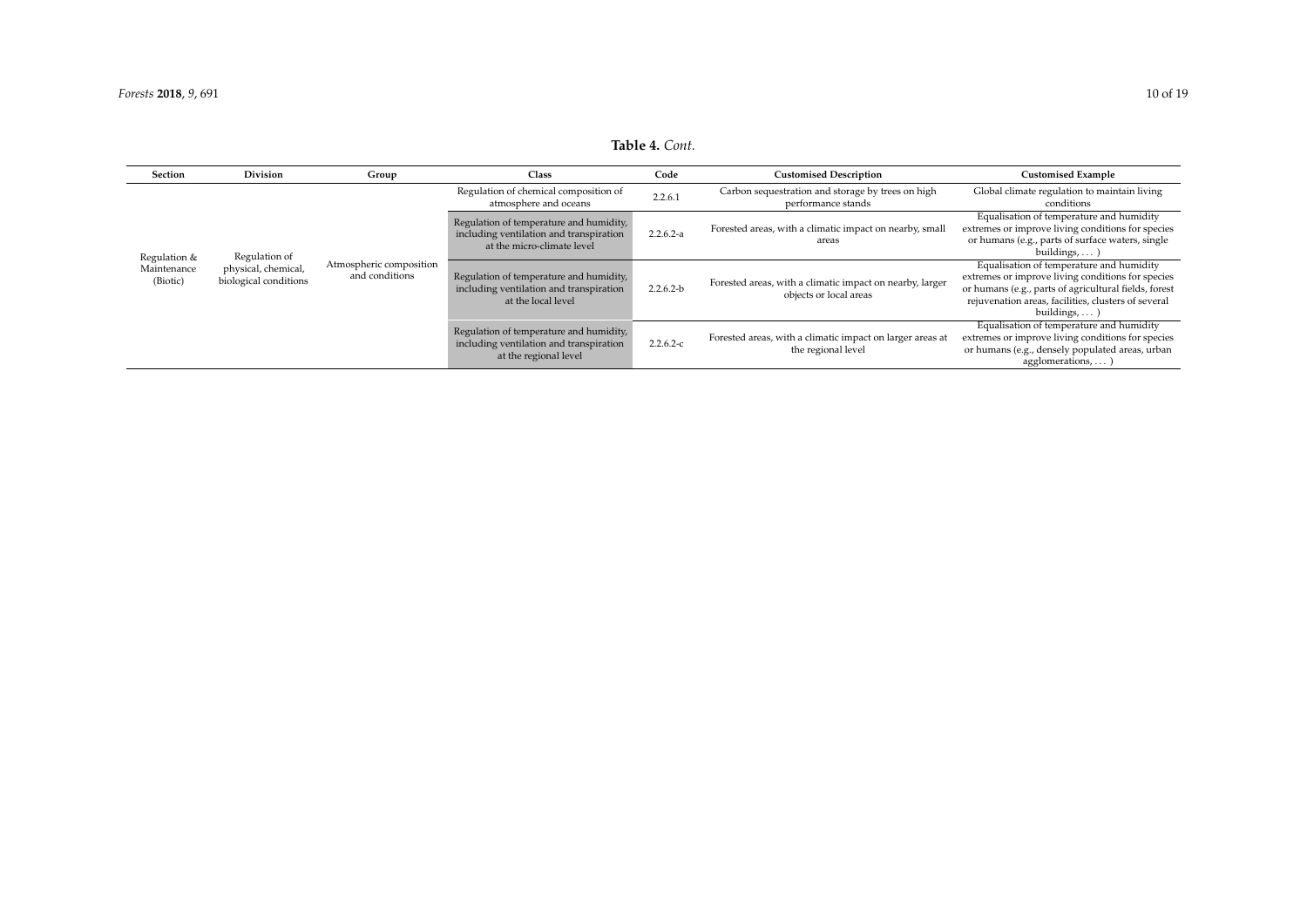<span id="page-10-0"></span>

| Section           | <b>Division</b>                                                                                                                          | Group                                                                          | Class                                                                                                                                                       | Code    | <b>Customised Description</b>                                                                                                                                               | <b>Customised Example</b>                                                                                                                                                        |
|-------------------|------------------------------------------------------------------------------------------------------------------------------------------|--------------------------------------------------------------------------------|-------------------------------------------------------------------------------------------------------------------------------------------------------------|---------|-----------------------------------------------------------------------------------------------------------------------------------------------------------------------------|----------------------------------------------------------------------------------------------------------------------------------------------------------------------------------|
| Cultural (Biotic) | Direct, in-situ and<br>outdoor interactions<br>with living systems<br>that depend on<br>presence in the<br>environmental setting         | Physical and<br>experiential<br>interactions with<br>natural environment       | Characteristics of living systems that<br>enable activities promoting health,<br>recuperation or enjoyment through<br>active or immersive interactions      | 3.1.1.1 | Forested areas, where nature experience is a secondary<br>motivation. The activity itself (e.g., walking, cycling,<br>horse riding,  ) is the central concern of recreation | Improved physical, social, mental well-being,<br>motoric development <sup>(1)</sup> , health aspects                                                                             |
|                   |                                                                                                                                          |                                                                                | Characteristics of living systems that<br>enable activities promoting health,<br>recuperation or enjoyment through<br>passive or observational interactions | 3.1.1.2 | Forested areas, where the recreational purpose is<br>primarily connected to a conscious perception of nature<br>(e.g., forest characteristics, smells, sounds, )            | Improved<br>physical, social, mental well-being, inspiration,<br>cognitive development, spiritual development,<br>nature awareness <sup>(1)</sup>                                |
|                   |                                                                                                                                          | Intellectual and<br>representative<br>interactions with<br>natural environment | Characteristics of living systems that<br>enable scientific investigation or the<br>creation of traditional ecological<br>knowledge                         | 3.1.2.1 | Forested areas are an object of research (e.g., sample<br>areas, areas where natural developments will not be<br>altered, $\dots$ )                                         | Knowledge generation about nature and<br>environmental processes; Derivation of knowledge for<br>practical applications (Forest management, species<br>$protection, \ldots)$     |
|                   |                                                                                                                                          |                                                                                | Characteristics of living systems that<br>enable education and training                                                                                     | 3.1.2.2 | Educational improvement; Transfer, conservation,<br>development of knowledge                                                                                                | Forested areas where nature-/forest-related topics can<br>be covered for teaching or training purposes<br>(e.g., experimental areas, historical practices of<br>silviculture,  ) |
|                   |                                                                                                                                          |                                                                                | Characteristics of living systems that<br>are resonant in terms of culture or<br>heritage                                                                   | 3.1.2.3 | Forested areas where evidence, relicts or traces of<br>human culture or fossils can be found                                                                                | Conservation of evidence of human history, geological<br>development; Improved human awareness about<br>historical developments of nature, mankind                               |
|                   |                                                                                                                                          |                                                                                | Characteristics of living systems that<br>enable aesthetic experiences                                                                                      | 3.1.2.4 | Forested areas which are aesthetically attractive or<br>which have a particularly positive impact on aesthetic<br>effects of landscape                                      | Improved physical, social, mental well-being;<br>Improved mental or physical health <sup>(1)</sup>                                                                               |
|                   | Indirect, remote, often<br>indoor interactions<br>with living systems<br>that do not require<br>presence in the<br>environmental setting | Spiritual, symbolic<br>and other interactions<br>with natural<br>environment   | Elements of living systems that have<br>symbolic meaning                                                                                                    | 3.2.1.1 | Forested areas which are representative for specified<br>types of landscape, cultural artefacts, ecosystems,                                                                | Improved sense of place, identity <sup>(1)</sup> , society                                                                                                                       |
|                   |                                                                                                                                          | Other biotic<br>characteristics that<br>have a non-use value                   | Characteristics or features of living<br>systems that have an existence value                                                                               | 3.2.2.1 | Forested areas with species worthy of protection<br>(e.g., endangered species, designated protected areas,                                                                  | The right to exist beyond any benefits to human<br>beings is assumed to be inherent to all living nature $(2)$                                                                   |
|                   |                                                                                                                                          |                                                                                | Characteristics or features of living<br>systems that have an option or<br>bequest value                                                                    | 3.2.2.2 | Forested areas with species to be conserved for future<br>generations to enjoy or use                                                                                       | To preserve species and ecosystems for the experience<br>and use of future generations(e.g., nature forests)                                                                     |

Table 5. Customised CICES Framework for cultural services (biotic). Source: own representation. Underlined text is inspired by <sup>(1)</sup> [\[43\]](#page-18-1) and <sup>(2)</sup> [\[30\]](#page-17-19).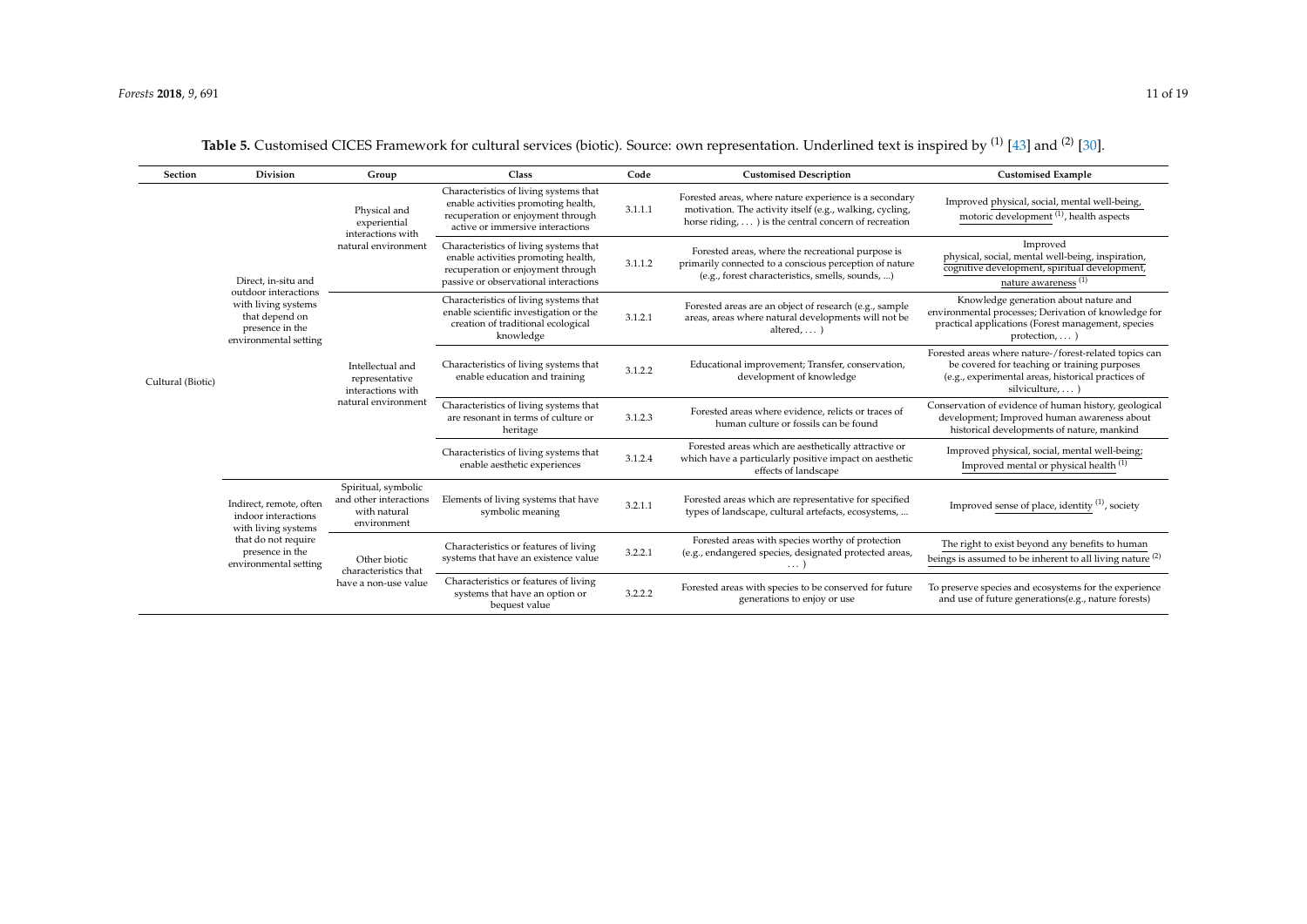#### *3.3. Regulation and Maintenance Services*

Table [4](#page-8-0) contains seven CICES Groups, namely *Mediation of wastes or toxic substances of anthropogenic origin by living processes, Mediation of nuisances of anthropogenic origin, Regulation of baseline flows and extreme events, Lifecycle maintenance, habitat and gene pool protection, Regulation of soil quality, Water conditions* and *Atmospheric composition and conditions*. Grey-shaded cells at the Class level contain a synthesis between CICES and German FFM guidelines—due to a higher detail of the latter or additional FFM content—not covered in CICES. Relevant Code numbers are extended by letters (a–c).

In the CICES Division *Transformation of biochemical of physical inputs to ecosystems*, the CICES Group *Mediation of wastes or toxic substances of anthropogenic origin by living processes*, is sub-divided into two Classes. Here, the first addition in the CICES Class level took place. *Filtration/sequestration/storage/accumulation by micro-organisms, algae, plants, and animals* now distinguishes between the local and regional level. The decision to refine this CICES Class is based on the fact, that the federal FFM guideline clearly distinguish between a known emitter (local level; Code 2.1.1.1-a) and an unknown emitter (regional level; Code 2.1.1.1-b) [\[24\]](#page-17-0). The CICES Group *Mediation of nuisances of anthropogenic origin* remains unaltered and contains the CICES Classes *Noise attenuation* and *Visual screening*.

Further FFM extensions to CICES can be found in the CICES Division *Regulation of physical, chemical*, *biological conditions*. The CICES Group *Regulation of baseline flows and extreme events* with its original single Class of *Control of erosion rates* is divided into water- and wind-induced erosion due to the more detailed nature of the FFM guidelines. The Class *Control of water induced erosion rates* covers the ability of vegetation to anchor the soil and prevent or reduce a leaching of sediments into surface waters (e.g., waterfront protection forests) as well as reducing the water run-off caused by precipitation. *Control of wind induced erosion rates* includes the ability of forests to reduce wind speed and therefore to reduce the blow-off of soil and humus. The CICES Class *Buffering and attenuation of mass movement* covers all solid mass movements, mentioned in the FFM guidelines, such as rock slipping, landslides or avalanches. *Hydrological cycle and water flow regulation (Including flood control, and coastal protection)* describes the ability of forests to regulate the water balance or water retention in order to protect humans, facilities or nature in general against damages, caused by floods. *Wind protection* describes for instance the actual protection of settlements or storm threatened forest stands against wind or storm as a force of nature and additionally the ability of forests to prevent a blow-in of matter (e.g., snow, fog) into certain areas such as streets. *Fire protection* describes the ability of special forest areas (e.g., forest fire protection stripes) to protect humans, facilities or nature against fire damages due to a flame-retardant species composition or special dry tree management.

The CICES Group *Lifecycle maintenance, habitat and gene pool protection* contains the Class *Maintaining nursery populations and habitats (Including gene pool protection)* and includes the provision of habitats for (endangered) species or improved resistance of species against diseases due to an increased diversity in forest structure.

The CICES Group *Regulation of soil quality* contains the CICES Class *Decomposition and fixing processes and their effect on soil quality* and describes humification processes and nutrient inputs into soils by forests to maintain soil characteristics necessary for a human use. Within the CICES Group *Water conditions* the original CICES Class *Regulation of the chemical condition of freshwater by living processes* is sub-divided into surface and groundwater, according to the content analysis of the FFM guidelines. The first of these two categories also includes maintaining the water quality of mineral springs. In the last CICES Group *Atmospheric composition and conditions*, the Class *Regulation of chemical composition of atmosphere and oceans* covers forests' ability of global climate regulation by sequestering and storing carbon at high performance stands. The CICES Class *Regulation of temperature and humidity*, *including ventilation and transpiration* is divided into three spatial scales, due to specific categories in the FFM-guidelines. The micro-climate level describes the impact of forests on small, nearby areas, such as temperature and sunlight regulation on parts of surface waters or single buildings. Regulation of local climate refers to forests, which are protecting nearby, larger objects such as (parts of) agricultural fields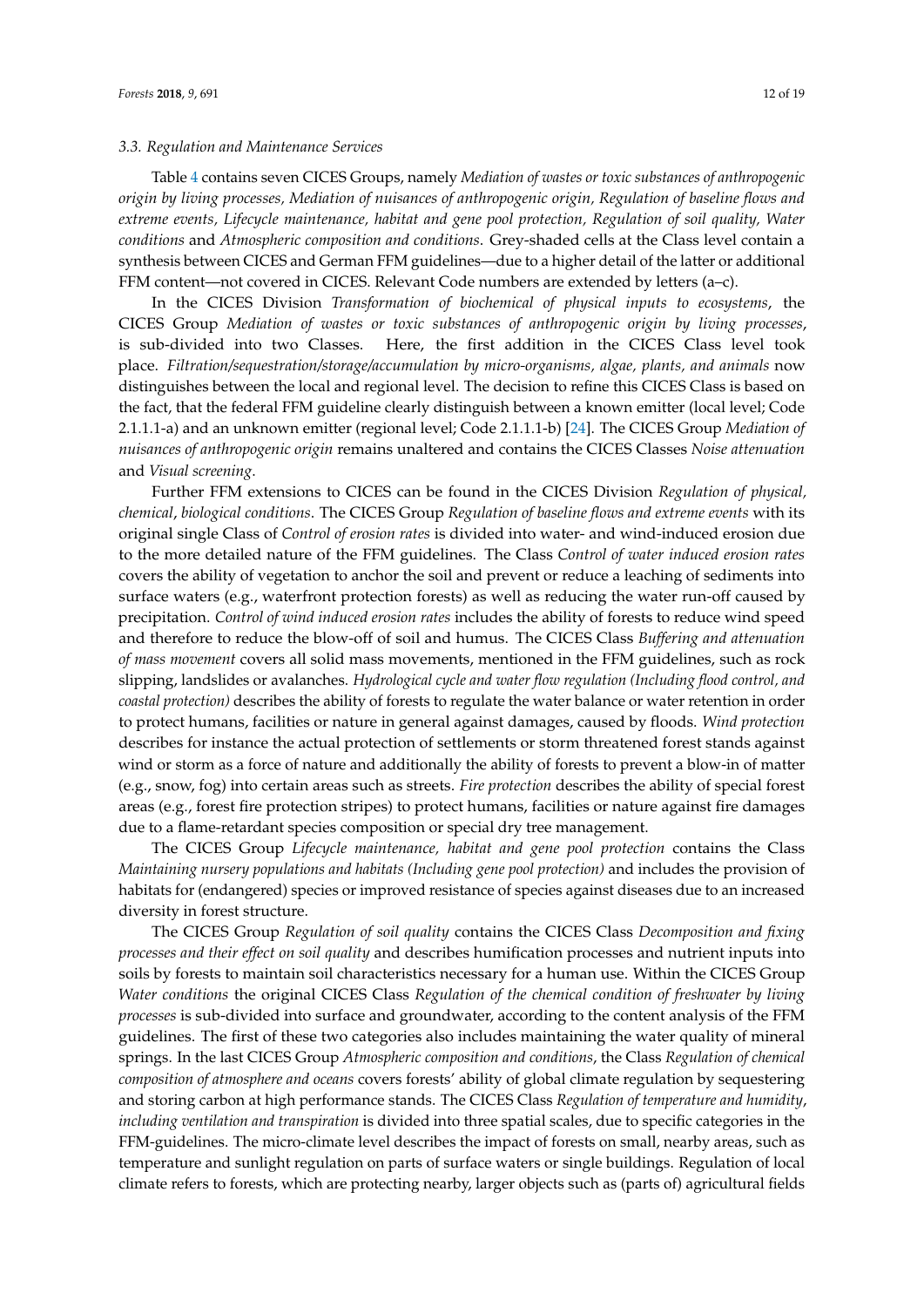and forest rejuvenation areas or clusters of several buildings against climate effects such as cold air damages. Regional-level climate regulation covers impacts on wider areas such as climate regulation in densely populated areas or urban agglomerations through an exchange of air masses.

#### *3.4. Cultural Services*

Table [5](#page-10-0) shows the customised CICES Framework for biotic cultural services, identified in the FFM guidelines. The CICES Division *Direct, in-situ and outdoor interactions with living systems that depend on presence in the environmental setting* contains the CICES Groups *Physical and experiential interactions with natural environment* and *Intellectual and representative interactions with natural environment*.

The first CICES Group contains two CICES Classes regarding *Characteristics of living systems that enable activities promoting health, recuperation or enjoyment*. The difference consists in active or immersive interactions versus passive or observational interactions. The first option describes a recreation service that takes place in forests, but only with a secondary focus on nature, the activity itself serves as the main purpose such as walking, cycling or horse riding. In contrast, the second option is primarily connected to a conscious perception or observation of nature as the main motive, such as forest characteristics, species, smells and sounds. While some of the benefits of these interactions are overlapping, such as an improved physical, social or mental well-being, nature awareness is more pronounced in relation to passive and observational interactions.

The CICES Group *Intellectual and representative interactions with natural environment* contains four Classes regarding *Characteristics of living systems*, each with a specific purpose. First, forests provide cultural services for a scientific purpose, generating knowledge about environmental processes or for the creation of traditional ecological knowledge. Second, forests provide cultural services for education and training. Third, they provide ESS in terms of cultural heritage, characteristic for forest areas, which contain evidence, relicts or traces of human culture. Fourth, forests enable aesthetic experiences, which improve the physical, social or mental well-being of humans or their mental health. The CICES Group *Spiritual, symbolic and other interactions with natural environment* contains the Class *Elements of living systems that have symbolic meaning* and provides benefits such as an improved sense of place, sense of identity or sense of society. Forest areas providing such services may be representative of specified types of landscape, cultural artefacts or ecosystems. CICES Group *Other biotic characteristics that have a non-use value* is separated into the two CICES Classes *Characteristics or features of living systems* that have (1) an existence value and (2) an option or bequest value. The main difference is the temporal perspective. While existence values mainly relate to the present generation, option or bequest values relate to values for future generations. Existence values assume that the right to exist is inherent to all living nature, beyond any benefits to human beings [\[43\]](#page-18-0). Option values refer to a potential use of ESS in the future, whereas bequest values relate to preserving species or ecosystems for future generations [\[44\]](#page-18-2). Regarding the customised CICES Framework, existence values are inherent in forest areas protected by German Nature Conservation Act, as Article 1 prescribes that nature and landscape are also to be protected based on their intrinsic value [\[45\]](#page-18-3).

## <span id="page-12-0"></span>**4. Discussion**

Regarding the methodology applied, the cross-tabulation of FFM categories and the terms used to define and describe forest-related functional aspects in the FFM guidelines (Table [1\)](#page-4-0) has proved crucial in terms of streamlining the content of multiple data sources at state and federal level in Germany. This methodology guaranteed similarities to be identified within the various FFM guidelines and differences in terminology used to be harmonised.

#### *4.1. Challenges and Opportunities of Aligning FFM and the ESS Concept*

A wide range of forest functions as applied in German FFM could be unambiguously translated into ESS terminology, especially in case of provisioning services and, considering minor adjustments, also in case of regulation and maintenance services. In some cases, challenges emerged in deciding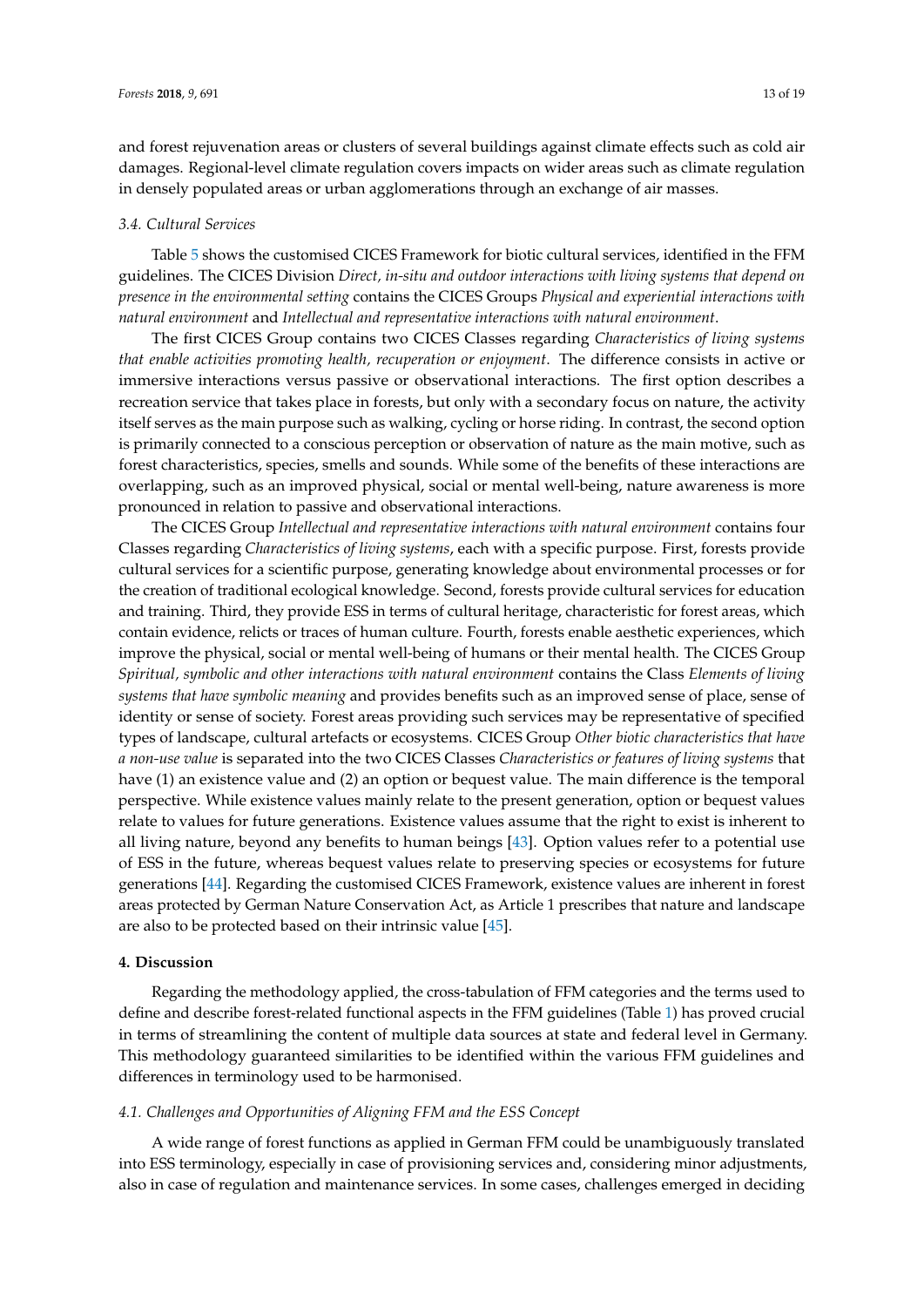which detail of information from FFM or CICES should be considered in the FFM-CICES Synthesis and transferred into the customised CICES Framework to avoid double counting in future accounting studies. For example, due to more detail in FFM guidelines, the original CICES Class *Control of erosion rates* is now sub-divided into water- or wind-induced erosion (see Section [2\)](#page-3-0). However, a soil protection forest—for example—can provide both services at the same time and same spatial level without being designated for one of these purposes. In order to avoid double counting in such cases, decision makers have to identify and define the prevalent ESS according to the selected spatial and/or temporal scale [\[46\]](#page-18-4). Nevertheless, the reviewed FFM guidelines already provide comprehensive, clearly defined criteria for differentiating between relevant FFM categories, sub-categories and related functional aspects of forests, which also supports the identification of primary ESS to be considered.

Since version five of CICES has been released, the framework has been separated into biotic and abiotic ESS to enable a distinction between ESS depending on living systems and those depending on non-living systems [\[2\]](#page-15-1). Due to the importance of forests for fresh water provision, which is part of all FFM guidelines, our analysis considered water as the only abiotic ESS for the CICES Section of provisioning services. Other forest-related functional aspects potentially influenced by abiotic factors are much less prominently described in the FFM guidelines and therefore not yet considered in our customised CICES Framework. Nonetheless, they may well be included in a more extended version of a customised CICES Framework for the forest sector. Although relevant information is provided by other expert authorities, rock structures—for example—are mentioned in the federal FFM guideline as geotopes potentially worthy of protection [\[24\]](#page-17-0). It is also conceivable that forests for recreational purposes benefit from the presence of caves or rocks, providing abiotic cultural services for cave exploration or rock climbing. Other examples of abiotic ESS can be the generation of energy by wind turbines on forest areas or natural monuments in the form of rock formations. However, before further including abiotic factors into a customised CICES Framework for application in forest agencies or enterprises, it is to be clarified whether these elements should be recognised as a component of forest ecosystems or demarcated as distinct areas.

Regarding our results achieved, we can confirm previous findings highlighting strong similarities between the ESS concept and the FFM approach that have also been put forward by Kindler (2016) [\[14\]](#page-16-11), Meyer and Schulz (2017) [\[22\]](#page-16-19) and Bürger-Arndt (2012) [\[23\]](#page-16-20). However, building on the harmonised CICES Framework presented in this paper, there are further opportunities in aligning the ESS concept and the FFM approach.

According to Köppel et al. (2016) [\[12\]](#page-16-9), the ESS concept enables a quantitative perspective. This allows the definition of benchmarks for assessing the state of forest ecosystems. For example, Seif 2017 [\[47\]](#page-18-5) has developed target condition indicators (Zielzustandsindikatoren) for forest ESS supply, to derive measures towards maintaining or optimising certain ESS. Furthermore, the supply side-orientated FFM approach can be extended by a demand side perspective, considering ESS in decision-making processes, an improved collaboration of different stakeholders or by valuing forest ESS in view of social, cultural or economic perspectives.

However, there are also challenges. It should be kept in mind that FFM has been developed to identify and map forest functions in addition to timber provision, given that timber provision has always been accounted for in forest enterprises [\[11\]](#page-16-8). Therefore, the customised CICES Framework presented in this paper falls short of a number of provisioning services related to timber or other forest products that have always been part of the forest agencies' or enterprises' traditional cost- and performance accounting procedures. This also holds for further provisioning services such as game, fish or Christmas trees.

Further forest-related provisioning services mentioned in the international literature are not taken into account by the FFM guidelines due to the German legal and institutional framework. For example, Saastamoinen et al. (2014) [\[30\]](#page-17-6) or Hansen and Malmaeus (2016) [\[31\]](#page-17-7) also take into account livestock farming and collecting plants or mushrooms. In Germany, the consideration of livestock farming in forests proves difficult due to federal acts. Livestock farming is in most cases considered as a conversion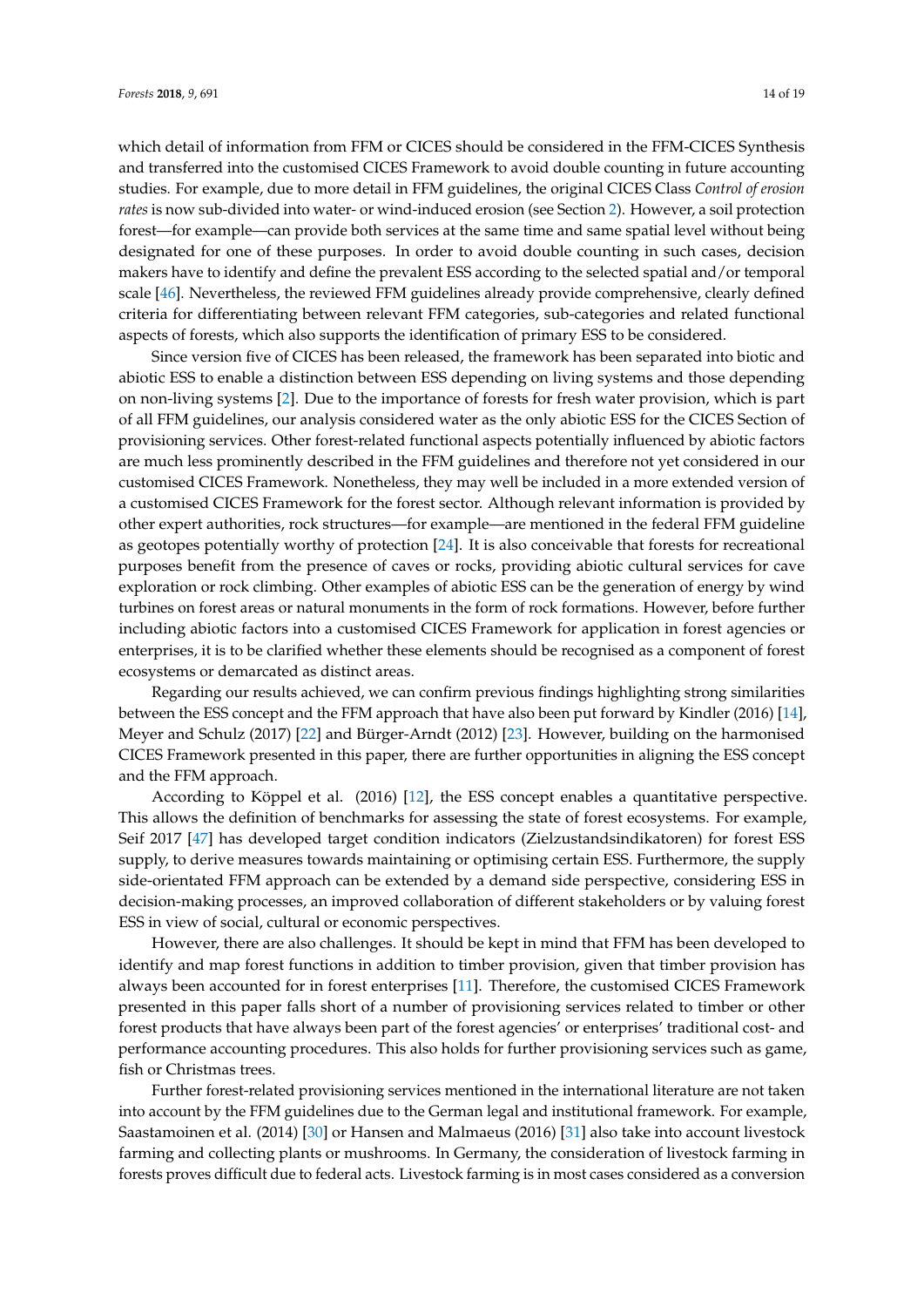of forest into other land-use types and therefore generally prohibited by law [\[48\]](#page-18-6). In contrast, the provision of venison causes less problems in Germany, and data are more easily available. For example, in their annual reports, the state forest agencies of Saxony [\[49\]](#page-18-7) and Bavaria [\[50\]](#page-18-8) provide detailed information about the amount and revenues of killed game. To sum up, if forest ESS are to be assessed holistically, a careful discussion of which ESS to be included or not is necessary, yet, legal regulations of relevant countries are to be respected.

#### *4.2. The Way Forward*

Although the research results presented here are clearly based on German framework conditions including characteristics at German state and federal levels, the principle of FFM is also used in other Central European countries [\[16\]](#page-16-13). Therefore, the customised CICES Framework should be transferable to other countries using FFM, but even beyond, due to the wide applicability of the differentiated approach of FFM in Germany. However, this needs to be adapted to context, as the criteria for determining most important ESS may need to be applied to other governmental and forestry structures.

Due to CICES' ability to link data on ecosystem structures, dynamics of ecosystems and information on economic performance [\[29\]](#page-17-5), the customised CICES Framework bears the opportunity to serve as an accounting framework in terms of SEEA Experimental Ecosystem Accounting [\[28\]](#page-17-4). The customised CICES Framework developed here is but a first step to identify and assess forest ESS at a biophysical level. For ecosystem accounting to move further, economic values of forest ESS are needed.

Next to market valuation methods, revealed and stated preference methods are applied to assess the economic value of ecosystem services [\[51–](#page-18-9)[53\]](#page-18-10). Elsasser et al. [\[20\]](#page-16-17) already provide a bibliography and database on forest ecosystem service valuation studies in Austria, Germany and Switzerland. As primary valuation studies may be time-consuming and expensive, benefit transfer methods use existing valuation studies to transfer values from the case study site to the policy site of interest [\[54\]](#page-18-11).

Yet, challenges remain. For example, not all available methods are undisputed. For non-use values, such as existence or bequest values, monetary values can only be estimated using stated preference methods [\[52\]](#page-18-12). Schweppe-Kraft and Grunewald (2015) [\[53\]](#page-18-10) raise concerns whether the respondents' statements about their willingness-to-pay actually reflect their real preferences. They also attach great importance to the formulation of questions asked in such studies and the selection of goods examined in order to make the results robust for decision-making. According to Sukhdev et al. (2014) [\[55\]](#page-18-13) it is also essential to carefully communicate the purpose of economic valuation studies, which dimensions have been taken into account and how the results are to be interpreted. Ring et al. (2010) [\[56\]](#page-18-14) point to ecological, economic and political challenges related to the economics of ecosystems and biodiversity; among them our ignorance about ecosystem thresholds and uncertainties associated with the relationship between biodiversity and ecosystem services or socio-cultural considerations that may limit the range of valid cases for marginal valuation [\[57\]](#page-18-15).

Although there is an increasing number of studies, e.g., by Waldgenossenschaft Remscheid [\[58\]](#page-18-16) or Hansen and Malmaeus (2016) [\[31\]](#page-17-7), there remains much to be done in this direction. Siebert (2014) [\[58\]](#page-18-16) calculated that the proceeds from timber sales in the city forest of Remscheid, Germany only account for 2.6% of the total value of all ESS accounted for. Therefore, a future challenge consists in assessing the economic value especially of regulating and maintenance services as well as cultural services that have thus far not been accounted for in forest business accounting procedures. Another related problem for ecosystem accounting lies in the partial incompatibility of environmental-economic accounting in the framework of national accounting with non-market valuation methods used for environmental valuation. SEEA Experimental Ecosystem Accounting prefers market prices and cost-based approaches—thus values not including the consumer surplus [\[59\]](#page-18-17)—while many non-market valuation methods such as contingent valuation or choice modelling include the consumer surplus in the economic values derived.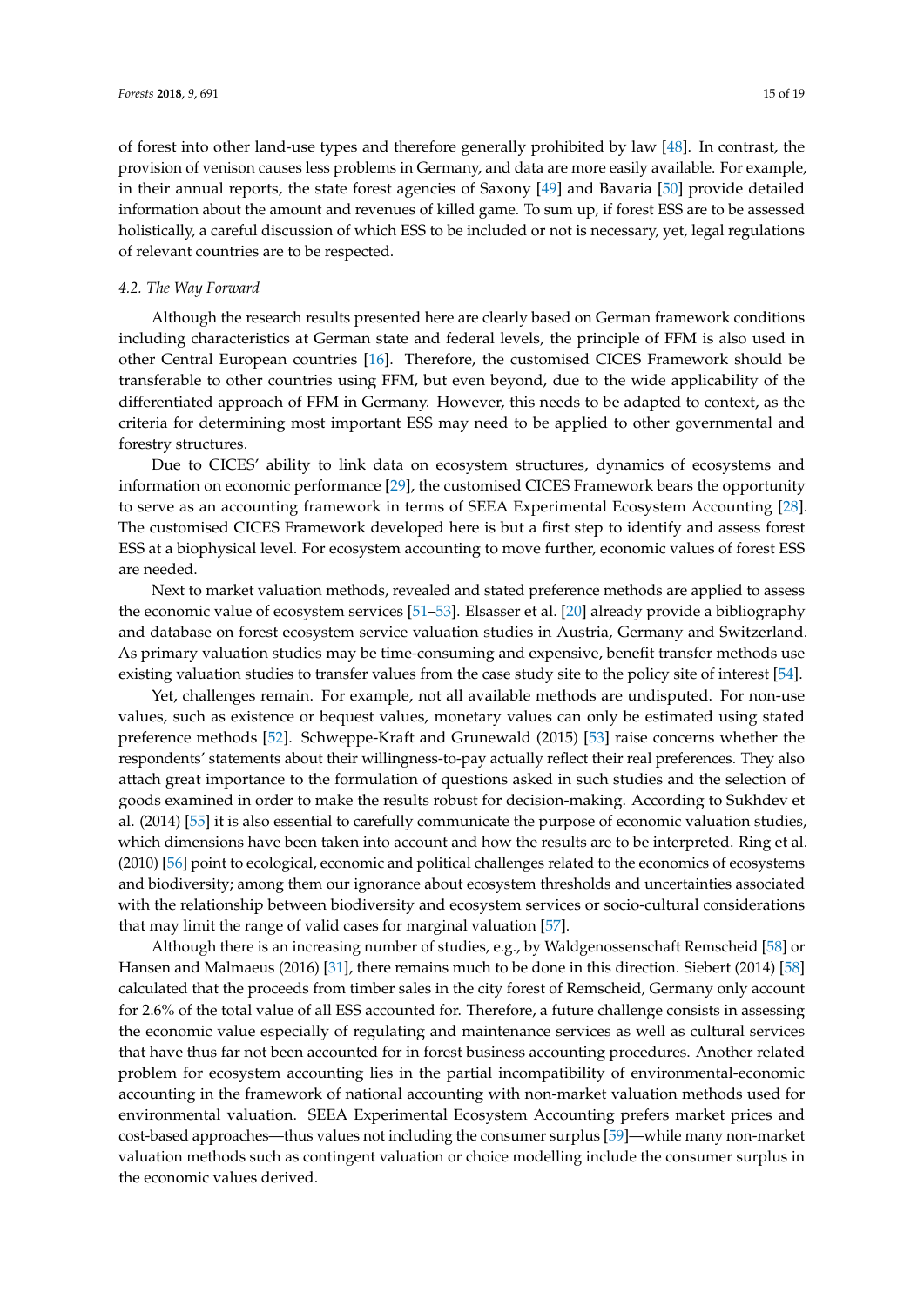Balancing different needs and demands of forests could be another future challenge. Anderson et al. (2000) [\[60\]](#page-18-18) emphasise the importance of considering various interests in forest planning, such as water quality, social values or biomass production. Therefore, the classical forest stand perspective should be extended by a landscape level approach [\[60\]](#page-18-18). Although the customised CICES Framework could be used in monitoring and information systems towards a landscape-based forestry planning, its suitability remains to be tested.

## <span id="page-15-2"></span>**5. Conclusions**

In the context of considering natural capital in decision making, the ESS concept is steadily increasing in importance. This also holds for the forest sector in Germany. In search for a harmonised set of terminology compatible with ESS classifications, the FFM method that is applied in Germany and a number of Central European countries as a common way to assess the multifunctional benefits of forests is used as a starting point [\[16\]](#page-16-13).

Due to the federal multi-level governance system in Germany, the various forest function categories across German states were harmonised as a basis to relate them to the ESS concept. This bottom-up approach has been combined with a top-down approach, building on CICES with the aim of developing a harmonised, methodological framework, suitable for accounting forest-related ESS, as a step towards future ESS monitoring and reporting commitments in the forest sector.

As a main result, the customised CICES Framework provides a synthesis between German FFM and CICES at CICES Class level. Furthermore, by way of providing forest-related examples and descriptions of the forest-relevant CICES Classes, decision makers and various stakeholders in the forest sector are supported in further developing their existing data bases of FFM towards a revised data base of ESS. Due to the bottom-up approach starting at state level, regional particularities are taken into account to ensure an application on forests across the entirety of Germany.

Due to the ability of the CICES Framework to link data on ecosystem structures, dynamics of ecosystems and information on economic performance [\[29\]](#page-17-5), the customised CICES Framework bears the opportunity to serve as an accounting framework for SEEA Experimental Ecosystem Accounting [\[28\]](#page-17-4) in the future to enable a biophysical evaluation and accounting for the economic value of forest ESS. Accordingly, an important step towards realising national, European and international biodiversity and forestry strategies is made.

**Author Contributions:** A.T. conceptualised the study and the methodology, conducted the formal data analysis, data investigation and visualised the data. A.T. also wrote the original draft. I.R. supervised the research, reviewed and edited the article. A.T. and I.R. contributed to discuss and evaluate the main contents and approved the final manuscript.

**Funding:** This research received no external funding.

**Acknowledgments:** The authors would like to thank Peter Deegen for constructive discussions and very helpful comments on an earlier version of this manuscript. We would also like to thank Renate Bürger-Arndt for providing insights into her own research on the topic, and sharing her knowledge on the state-of-the-art of considering the ESS concept in forest planning practice. Finally, we are grateful to the state forest agencies of Baden-Württemberg, Bavaria, Brandenburg, Bremen, Hamburg, Hesse, North Rhine-Westphalia, Rhineland-Palatinate, Saarland, Saxony, Schleswig-Holstein, and Thuringia for providing valuable information on the state's forest function mapping approach. While retaining responsibility for any remaining errors, we would like to thank three anonymous reviewers for constructive and very helpful feedback.

**Conflicts of Interest:** The authors declare no conflict of interest.

#### **References**

- <span id="page-15-0"></span>1. FAO. *Global Forest Resources Assessment 2015*; Food and Agriculture Organization of the United Nations: Rome, Italy, 2015.
- <span id="page-15-1"></span>2. Haines-Young, R.; Potschin, M. Common International Classification of Ecosystem Services (CICES) V5.1: Guidance on the Application of the Revised Structure. Available online: <www.cices.eu> (accessed on 5 November 2018).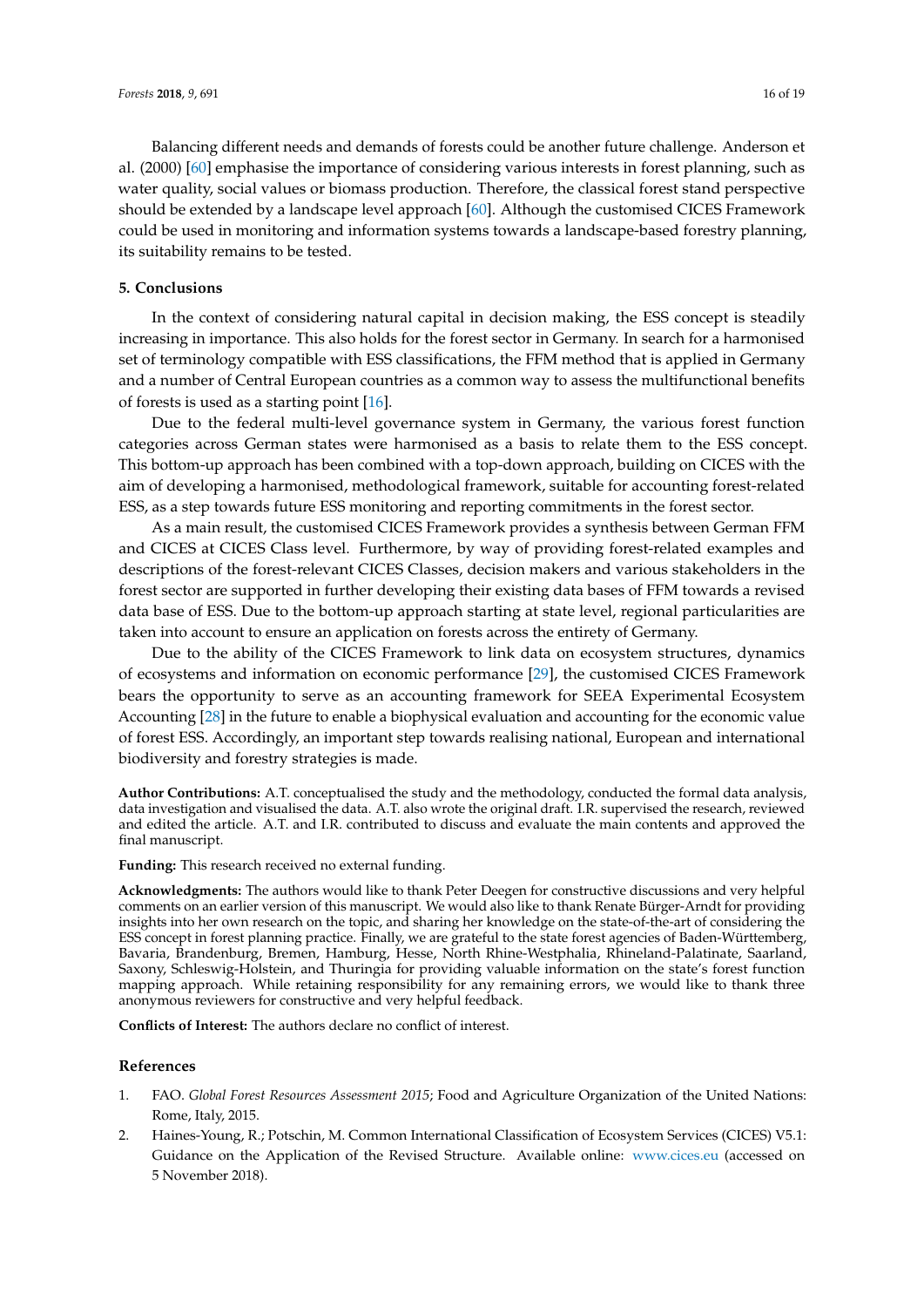- <span id="page-16-0"></span>3. Meyers, N. The World´s Forests and Their Ecosystem Services. In *Nature's Services: Societal Dependence on Natural Ecosystems*; Daily, G., Ed.; Island Press: Washington, DC, USA, 1997; pp. 215–237, ISBN 1-55963-475-8.
- <span id="page-16-1"></span>4. Daniel, T.C.; Muhar, A.; Arnberger, A.; Aznar, O.; Boyd, J.W.; Chan, K.M.A.; Costanza, R.; Elmqvist, T.; Flint, C.G.; Gobster, P.H.; et al. Contributions of cultural services to the ecosystem services agenda. *Proc. Natl. Acad. Sci. USA* **2012**, *109*, 8812–8819. [\[CrossRef\]](http://dx.doi.org/10.1073/pnas.1114773109) [\[PubMed\]](http://www.ncbi.nlm.nih.gov/pubmed/22615401)
- <span id="page-16-2"></span>5. European Commission. *A New EU Forest Strategy: For Forests and the Forest-Based Sector*; European Commission: Brussels, Belgium, 2013.
- <span id="page-16-3"></span>6. European Commission. *Our Life Insurance, Our Natural Capital: An EU Biodiversity Strategy to 2020*; European Commission: Brussels, Belgium, 2011.
- <span id="page-16-4"></span>7. Bundesministerium für Umwelt, Naturschutz, Bau und Reaktorsicherheit (BMUB). *Nationale Strategie zur Biologischen Vielfalt*; BMUB: Berlin, Germany, 2007.
- <span id="page-16-5"></span>8. Riegert, C.; Bader, A. German Cultural History of Forestry and Forest Functions since the Early 19th Century. Available online: [https://editors.eol.org/eoearth/index.php?title=German\\_cultural\\_history\\_of\\_forestry\\_](https://editors.eol.org/eoearth/index.php?title=German_cultural_history_of_forestry_and_forest_functions_since_the_early_19th_century& oldid=129409) [and\\_forest\\_functions\\_since\\_the\\_early\\_19th\\_century&oldid=129409](https://editors.eol.org/eoearth/index.php?title=German_cultural_history_of_forestry_and_forest_functions_since_the_early_19th_century& oldid=129409) (accessed on 5 November 2018).
- <span id="page-16-6"></span>9. Zwierlein, K.A. *Vom großen Einfluss der Waldungen auf Kultur und Beglückung der Staaten mit Besonderer Hinsicht auf Polizei*; Stahel: Würzburg, Germany, 1806.
- <span id="page-16-7"></span>10. De Jonnès, M. *Première Mémoire sur le Déboisement des Forêts*; P.J. de Mat: Brussels, Belgium, 1825.
- <span id="page-16-8"></span>11. Dieterich, V. *Forstwirtschaftspolitik—Eine Einführung*; Parey: Hamburg, Germany, 1953.
- <span id="page-16-9"></span>12. Köppel, J.; Siegmund-Schultze, M.; Albert, C.; Bürger-Arndt, R.; Evers, M.; Fischer, C.; Freese, J.; Galler, C.; von Haaren, C.; Jedicke, E.; et al. Stand und Potenziale der Integration des Ökosystemleistungskonzeptes in bestehende Planungs-, Regelungs- und Anreizmechanismen. In *Ökosystemleistungen in ländlichen Räumen—Grundlage für Menschliches Wohlergehen und nachhaltige wirtschaftliche Entwicklung*; von Haaren, C., Albert, C., Eds.; Leibniz Universität Hannover, Helmholtz-Zentrum für Umweltforschung—UFZ: Hannover, Leipzig, Germany, 2016; pp. 246–307.
- <span id="page-16-10"></span>13. Paletto, A.; Ferretti, F.; Cantiani, P.; De Meo, I. Multi-functional approach in forest landscape management planning: An application in Southern Italy. *For. Syst.* **2012**, *21*, 68–80. [\[CrossRef\]](http://dx.doi.org/10.5424/fs/2112211-11066)
- <span id="page-16-11"></span>14. Kindler, E. A comparison of the concepts: Ecosystem services and forest functions to improve interdisciplinary exchange. *For. Policy Econ.* **2016**, *67*, 52–59. [\[CrossRef\]](http://dx.doi.org/10.1016/j.forpol.2016.03.011)
- <span id="page-16-12"></span>15. Millennium Ecosystem Assessment. *Ecosystems and Human Well-Being: Synthesis*; Island Press: Washington, DC, USA, 2005; ISBN 1597260401.
- <span id="page-16-13"></span>16. Simoncic, T.; Boncina, A.; Rosset, C.; Binder, F.; De Meo, I.; Cavlovic, J.; Gal, J.; Matijasic, D.; Schneider, J.; Singer, F.; et al. Importance of priority areas for multi-objective forest planning: A Central European perspective. *Int. For. Rev.* **2013**, *15*, 509–523. [\[CrossRef\]](http://dx.doi.org/10.1505/146554813809025685)
- <span id="page-16-14"></span>17. Bundeswaldgesetz. *Gesetz zur Erhaltung des Waldes und zur Förderung der Forstwirtschaft (Bundeswaldgesetz—BWaldG)*; Bundesgesetzblatt: Bonn, Germany, 2017.
- <span id="page-16-15"></span>18. Matero, J.; Saastamoinen, O. In search of marginal environmental valuations*—*ecosystem services in Finnish forest accounting. *Ecol. Econ.* **2007**, *61*, 101–114. [\[CrossRef\]](http://dx.doi.org/10.1016/j.ecolecon.2006.02.006)
- <span id="page-16-16"></span>19. Bürger-Arndt, R. Waldfunktionen und Ökosystemleistungen im wissenschaftlichen Diskurs. In *BfN-Skripten 334: Der Nutzen von Ökonomie und Ökosystemleistungen für die Naturschutzpraxis—Workshop III: Wälder*; Ring, I., Ed.; Bundesamt für Naturschutz (BfN): Bonn-Bad Godesberg, Germany, 2013; pp. 24–30.
- <span id="page-16-17"></span>20. Elsasser, P.; Meyerhoff, J.; Weller, P. *An Updated Bibliography and Database on Forest Ecosystem Service Valuation Studies in Austria, Germany and Switzerland*; Thünen Working Paper 65; Johann Heinrich von Thünen-Institut: Hamburg, Germany, 2016.
- <span id="page-16-18"></span>21. Hanewinkel, M. Multifunktionalität des Waldes. In *Der Multifunktionale Wald—Konflikte und Lösungen*; Forum für Wossen 2011; Eidgenössische Forschungsanstalt für Wald, Schnee und Landschaft: Birmensdorf, Switzerland, 2011; pp. 7–14.
- <span id="page-16-19"></span>22. Meyer, M.A.; Schulz, C. Do ecosystem services provide an added value compared to existing forest planning approaches in Central Europe? *Ecol. Soc.* **2017**, *22*, 1–6. [\[CrossRef\]](http://dx.doi.org/10.5751/ES-09372-220306)
- <span id="page-16-20"></span>23. Bürger-Arndt, R.; Ohse, B.; Meyer, K. Fazit und Empfehlungen zur Weiterentwicklung des Ökosystemdienstleistungsansatzes für Wälder. In *Ökosystemdienstleistungen von Wäldern—Workshopbericht*; Bürger-Arndt, R., Ohse, B., Meyer, K., Höltermann, A., Eds.; Bundesamt für Naturschutz (BfN): Bonn-Bad Godesberg, Germany, 2012; pp. 126–138.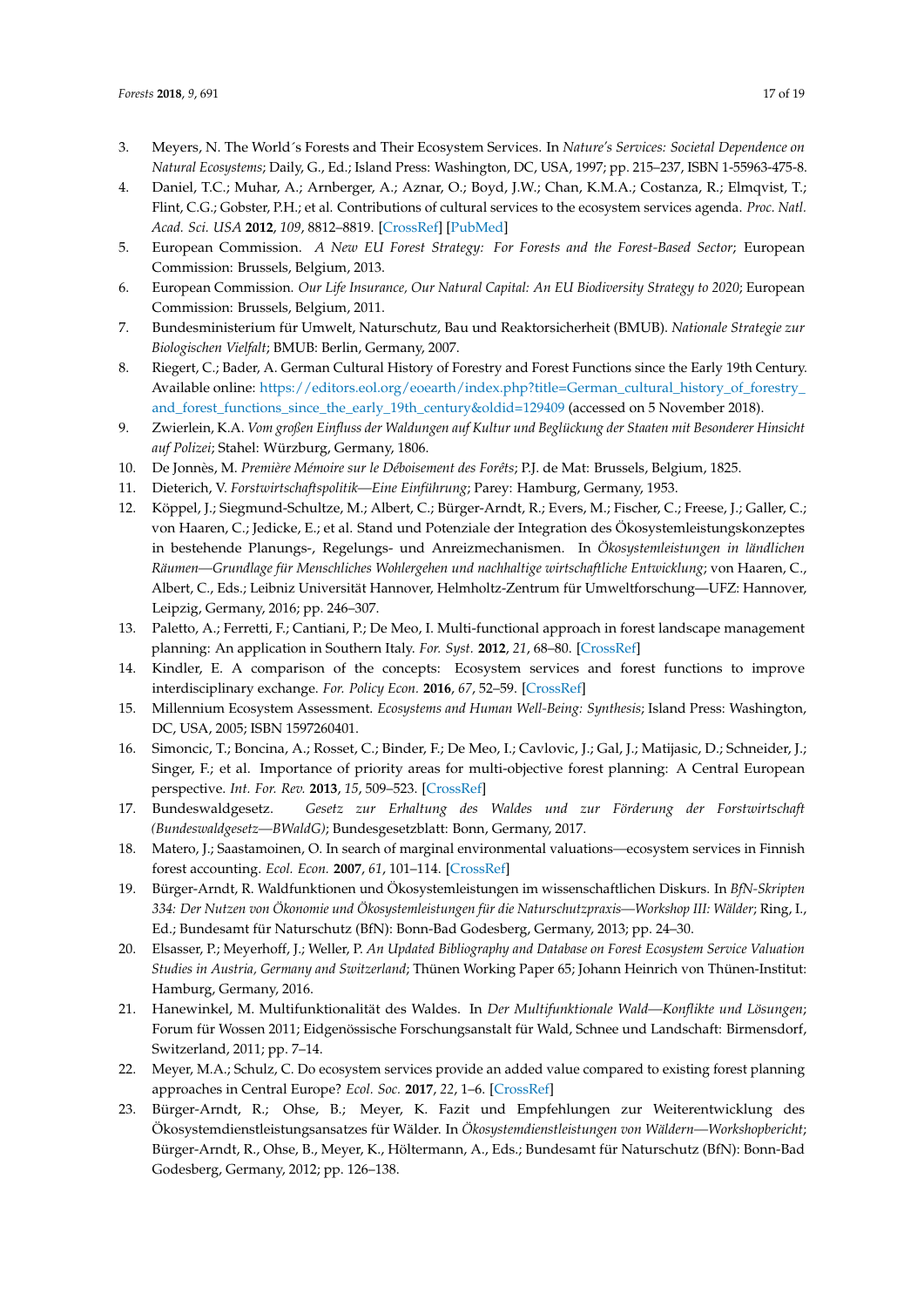- <span id="page-17-19"></span><span id="page-17-0"></span>24. Abiy, M.; Baum, C.; Bergen, P.; Blum, M.; Chmara, M.; Ensinger, K.; Franz, S.; Kilian, K.; Kranz, K.; Kreten, R.-M.; et al. *Leitfaden zu Kartierung der Schutz und Erholungsfunktionen des Waldes—Waldfunktionenkartierung (WFK)*; Projektgruppe Waldfunktionenkartierung der AG Forsteinrichtung c/o Forstliche Versuchs- und Forschungsanstalt Baden-Württemberg: Freiburg, Germany, 2015; ISBN 9783000518997.
- <span id="page-17-1"></span>25. Bürger-Arndt, R. Kategorien, Indikatoren und Datenlage der Waldfunktionenkartierung. In *Ökosystemdienstleistungen von Wäldern—Workshopbericht*; Bürger-Arndt, R., Ohse, B., Meyer, K., Höltermann, A., Eds.; Bundesamt für Naturschutz (BfN): Bonn-Bad Godesberg, Germany, 2012; pp. 51–54.
- <span id="page-17-2"></span>26. Pistorius, T.; Schaich, H.; Winkel, G.; Plieninger, T.; Bieling, C.; Konold, W.; Volz, K.R. Lessons for REDDplus: A comparative analysis of the German discourse on forest functions and the global ecosystem services debate. *For. Policy Econ.* **2012**, *18*, 4–12. [\[CrossRef\]](http://dx.doi.org/10.1016/j.forpol.2011.09.001)
- <span id="page-17-3"></span>27. De Groot, R.; Fisher, B.; Christie, M.; Aronson, J.; Braat, L.; Gowdy, J.; Haines-Young, R.; Maltby, E.; Neuville, A.; Polasky, S.; et al. Integrating the Ecological and Economic Dimensions in Biodiversity and Ecosystem Service Valuation. In *The Economics of Ecosystems and Biodiversity (TEEB): Ecological and Economic Foundations*; Kumar, P., Ed.; Earthscan: London, UK, 2010; pp. 9–40, ISBN 9781849712125.
- <span id="page-17-4"></span>28. United Nations; European Union; Food and Agriculture Organization of the United Nations; Organisation for Economic Co-operation and Development; World Bank. *System of Environmental-Economic Accounting 2012: Experimental Ecosystem Accounting*; United Nations: New York, NY, USA, 2014; ISBN 978-92-1-161575-3.
- <span id="page-17-5"></span>29. Haines-Young, R.; Potschin, M. *Proposal for a Common International Classification of Ecosystem Goods and Services (CICES) for Integrated Environmental and Economic Accounting*; European Environment Agency: Copenhagen, Denmark, 2010.
- <span id="page-17-6"></span>30. Saastamoinen, O.; Matero, J.; Horne, P.; Kniivilä, M.; Haltia, E.; Vaara, M.; Mannerkoski, H. *Classification of Boreal Forest Ecosystem Goods and Services in Finland*; Reports and Studies in Forestry and Natural Sciences, No. 11; University of Eastern Finland: Joensuu, Finland, 2014.
- <span id="page-17-7"></span>31. Hansen, K.; Malmaeus, M. Ecosystem services in Swedish forests. *Scand. J. For. Res.* **2016**, *31*, 626–640. [\[CrossRef\]](http://dx.doi.org/10.1080/02827581.2016.1164888)
- <span id="page-17-8"></span>32. EUSTAFOR; Patterson, T. *Ecosystem Services in European State Forests*; European State Forest Association: Brussels, Belgium, 2011.
- <span id="page-17-9"></span>33. Simončič, T.; Spies, T.A.; Deal, R.L.; Bončina, A. A Conceptual Framework for Characterizing Forest Areas with High Societal Values: Experiences from the Pacific Northwest of USA and Central Europe. *Environ. Manag.* **2015**, *56*, 127–143. [\[CrossRef\]](http://dx.doi.org/10.1007/s00267-015-0482-4) [\[PubMed\]](http://www.ncbi.nlm.nih.gov/pubmed/25894271)
- <span id="page-17-10"></span>34. Haines-Young, R.; Potschin, M. CICES V5.1\_Mar2018. Available online: <https://cices.eu/resources> (accessed on 3 July 2018).
- <span id="page-17-11"></span>35. Polley, H.; Hennig, P. Waldeigentum im Spiegel der Bundeswaldinventur. *AFZ-DerWald* **2015**, *6*, 34–36.
- <span id="page-17-12"></span>36. Landesforstanstalt Mecklenburg-Vorpommern. *Waldfunktionenkartierung Mecklenburg-Vorpommern 2006*; Landesforstanstalt Mecklenburg-Vorpommern: Malchin, Germany, 2006.
- <span id="page-17-13"></span>37. Niedersächsische Landesforsten. *Waldfunktionenkarte Niedersachsen—Allgemeine Erläuterungen*; Niedersächsische Landesforsten: Hannover, Germany, 2003.
- <span id="page-17-14"></span>38. Groß, J.; Müller, K. *Waldfunktionen im Land Brandenburg*; Eberswalder Forstliche Schriftenreihe Band XXXIV; Ministerium für Ländliche Entwicklung Umwelt und Verbraucherschutz; Landesforstanstalt Eberswalde: Potsdam und Eberswalde, Germany, 2007.
- <span id="page-17-15"></span>39. Staatsbetrieb Sachsenforst. *Waldfunktionenkartierung—Grundsätze und Verfahren zur Erfassung der besonderen Schutz-und Erholungsfunktionen des Waldes im Freistaat Sachsen*; Staatsbetrieb Sachsenforst: Pirna, OT Graupa, Germany, 2010.
- <span id="page-17-16"></span>40. Thüringer Landesanstalt für Wald, Jagd und Fischerei. *Waldfunktionenkartierung im Freistaat Thüringen*; Thüringer Landesanstalt für Wald, Jagd und Fischerei: Gotha, Germany, 2006.
- <span id="page-17-17"></span>41. Landesforsten Rheinland-Pfalz. *Erläuterungen zur digitalen Waldfunktionenkarte Rheinland-Pfalz*; Landesforsten Rheinland-Pfalz: Koblenz, Germany, 2009.
- <span id="page-17-18"></span>42. Mayring, P.; Fenzi, T. Qualitative Inhaltsanalyse. In *Handbuch Methoden der empirischen Sozialforschung*; Baur, N., Blasius, J., Eds.; Springer VS: Wiesbaden, Germany, 2014; pp. 543–556, ISBN 978-3-531-18939-0.